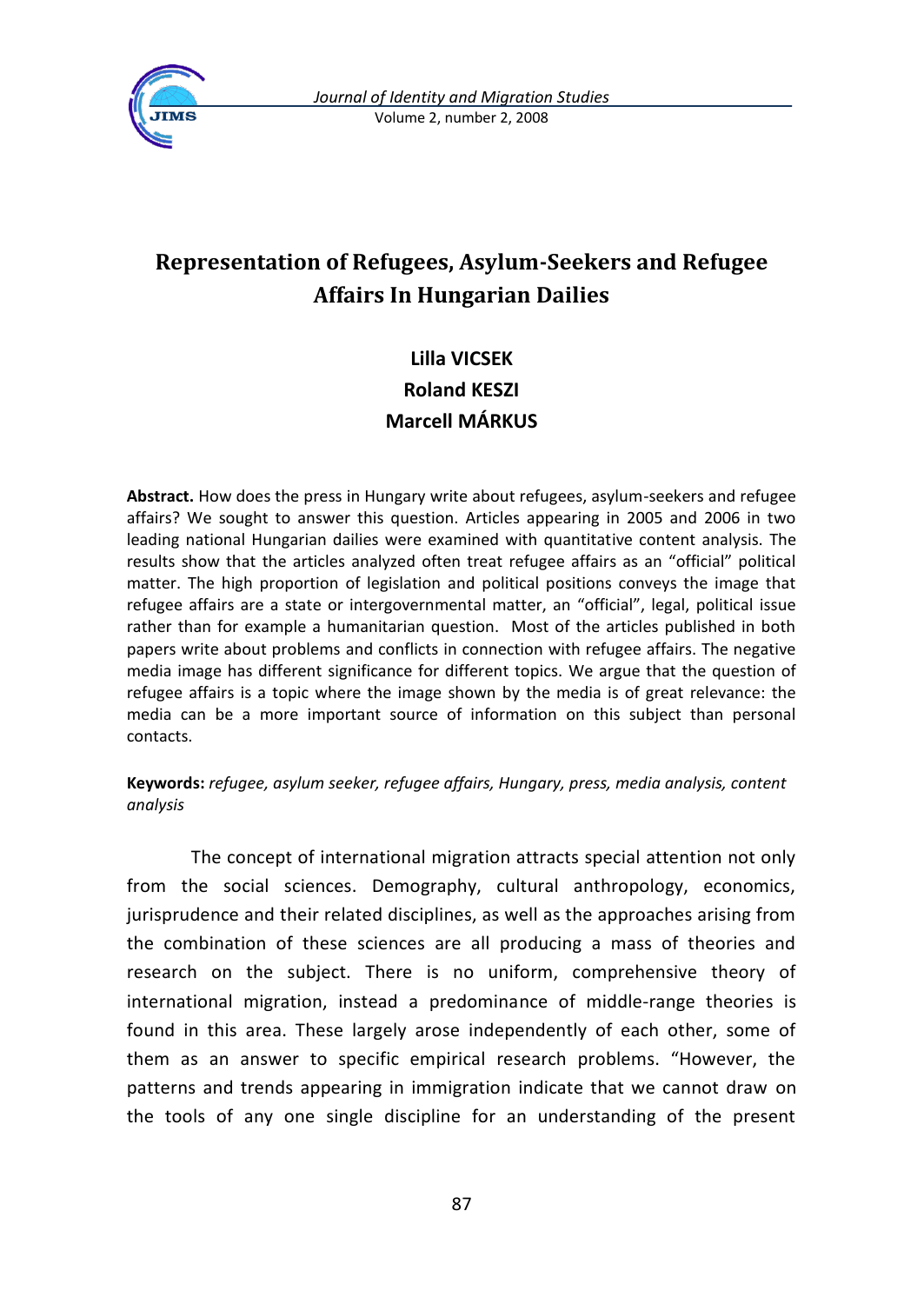

migration process or concentrate our analysis on only a single level" (Massey et. al. 2001:9).

Within the broad topic of migration, our 2005-2006 research project focused on the question of Hungarian refugee affairs. The different research blocks applied different social scientific approaches (economics, sociology, psychology, jurisprudence) and consequently also used differing methods. As a result, our research can be regarded as interdisciplinary. An element of the research project was a press analysis. It examined how refugee affairs, refugees and asylum-seekers are represented in the Hungarian press  $^1$ . We present the results of the media analysis in this article.

We stress two closely related characteristics of the role played by Hungary in international migration – from the viewpoint of our theme – which underline the justification for our analysis. One is the high level even by international comparison of xenophobia present in Hungarian society, a fact long known to sociologists (Czene 2002; Enyedi, Fábián & Sík 2004), and the other, a fact known to both demographers and experts dealing with refugee affairs, is that Hungary is a transit country for asylum seekers which partly explains why the number of asylum seekers and refugees in the country is low in comparison, for example, to countries of Western Europe. Because of the low proportion within the Hungarian population of persons involved in refugee affairs, the media are the main source of information for the general public on refugee affairs. In this way the existing high level of xenophobia and the low level of personal social interactions with refugees both confirm the importance of getting to know the image of refugee affairs in the Hungarian press.

In the course of the media analysis we examined two leading national Hungarian dailies (Népszabadság, Magyar Nemzet). Our analysis examined what image the articles appearing in the dailies convey of the question. Articles

<sup>&</sup>lt;sup>1</sup> The research on "Independently-with equal opportunities" was conducted under the "N.E.E.D.S. Network, Education, Employment, (Anti)Discrimination, Socialisation" EQUAL Program in the implementation stage of the "Support for the social and labour market integration of asylum seekers" action. It was co-ordinated by the KROLIFY Opinion and Organisation Research Institute. The authors wish to express their gratitude to Judit Pál who selected the articles and Petra Arnold who helped in the elaboration of code commands and the final selection of articles and also made valuable observations on the analysis. Thanks are also due to Brigitta Font who participated in the elaboration of earlier versions of the analysis and to András Kováts and Zoltán Klenner for useful comments on earlier versions of this article.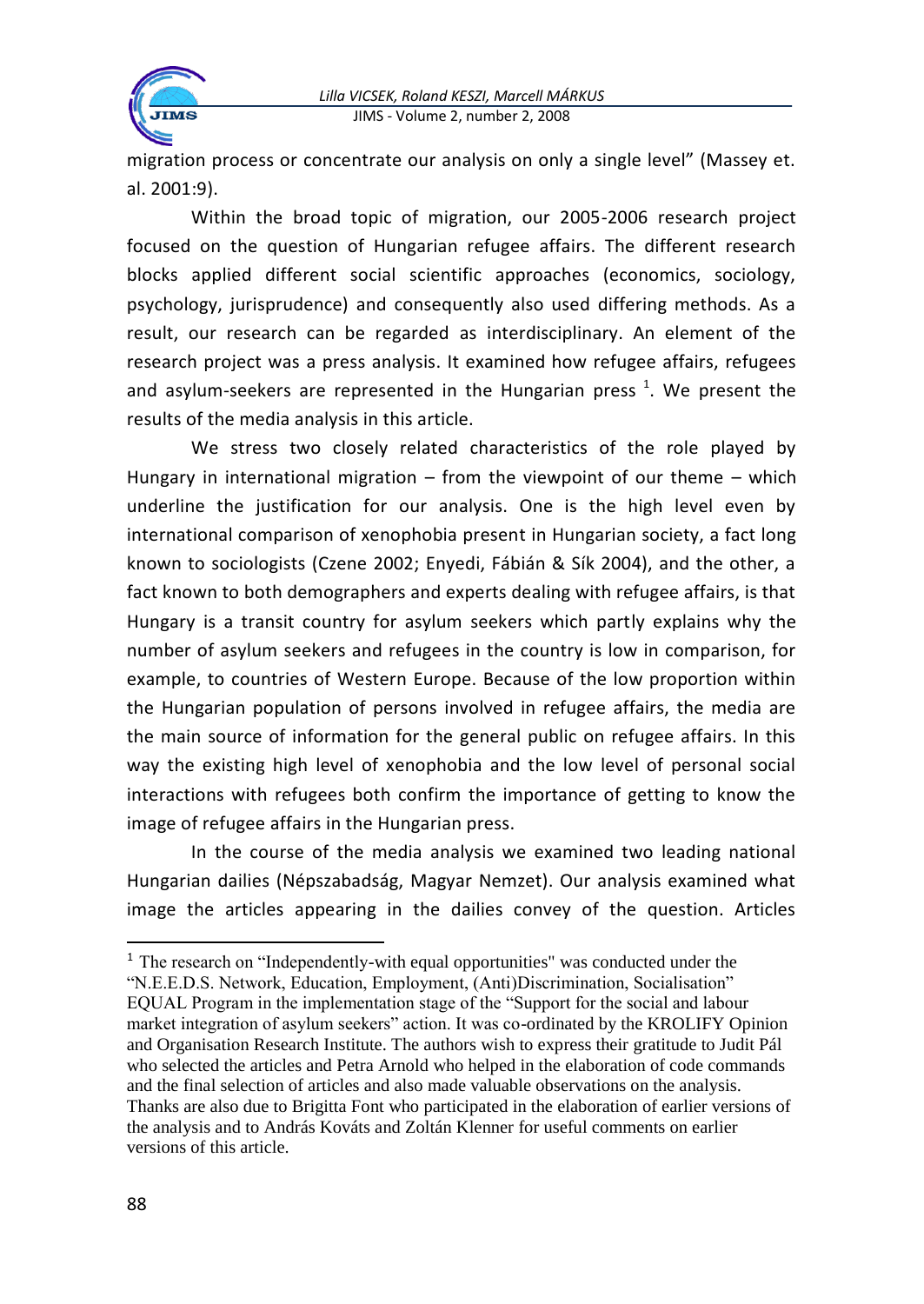

appearing in the course of 2005 and 2006 formed the basis of our investigation. We used the method of quantitative content analysis to examine the articles<sup>2</sup>.

## **The representation of refugee affairs in the media**

A great deal of research has been carried out on the media and on its representation of minorities. For the most part the various Hungarian and foreign studies have reached similar conclusions: the media usually present minorities in a stereotyped way and in connection with negative topics (Vicsek, 1997; Terestyéni, 2004; Ligeti, 2007; Hargreaves, 1995; van Dijk, 1991; Finney & Robinson, 2007). Moreover, the coverage of minorities can be linked mainly to a few topics, such as immigration, crime, cultural differences and ethnic/race relations (Finney – Robinson 2007).

Less research has been done specifically in connection with the topic of migration and refugee affairs, and most of what has been done is the work of British and American researchers. Foreign investigations have found that in most cases the media present immigration and the existence of asylum as a problem or something threatening the host country. As a result the key themes are restricting the rights of immigrants, the burden on the welfare state and the dishonesty of the migrants. Bach found that the media focus more on conflicts than on ethnic harmony; and they rarely obtain information from members of the ethnic minorities. The British media often use certain words and expressions – generally having a negative connotation – in connection with asylum seekers, such as flood, wave, bogus, cheat (Finney – Robinson 2007, Tait et al. 2004). Typically British reports on asylum seekers do not mention why the asylum seekers go to the United Kingdom or the circumstances in which they travel and live, and rarely allow persons involved in refugee affairs to speak for themselves (Philo - Beattie 1999, Finney – Robinson 2007).

At the same time some researchers have shown that there are papers which paint a more positive picture of persons involved in refugee affairs, writing about them in the first person plural and regarding them as part of the local community. Finney and Robinson (2007) compared the refugee image in two

 $\overline{a}$ 

<sup>&</sup>lt;sup>2</sup> The present article contains part of the results of our quantitative content analysis. We also performed qualitative text analysis, but the results of that analysis are not presented in this article.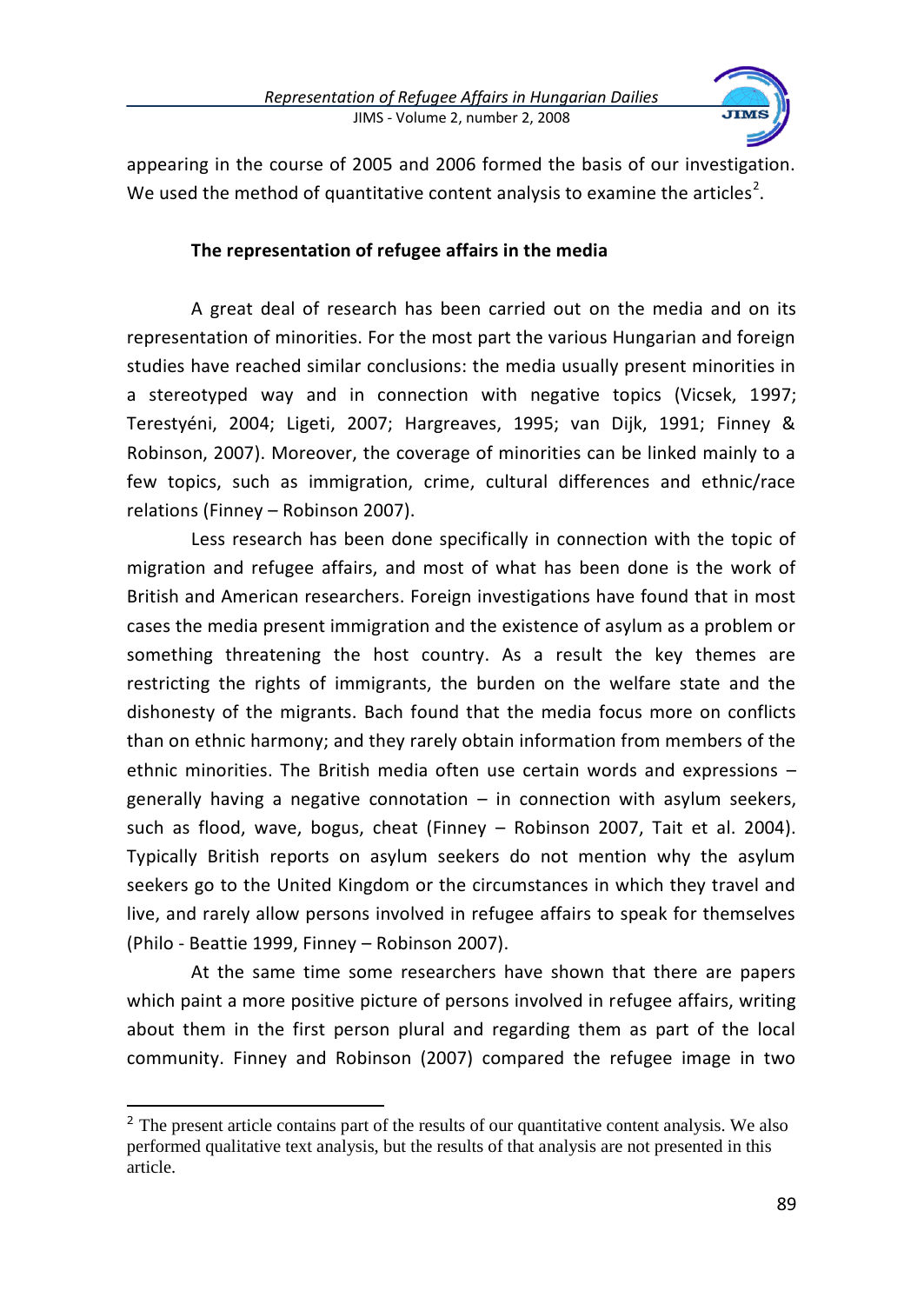

British local papers and found that one presents a more positive picture of refugees, interviews them more often and treats them as part of the community. Other research projects also found that a more balanced treatment is more likely to be found among the local papers with more precise reports about refugees, while the national dailies tend to use more hostile language. Nevertheless many local papers also paint a largely negative picture of refugees and asylum seekers (Speers 2001).

One of the modes of treatment found in the dailies is to present the topic of refugee affairs as an official matter. An analysis examining Welsh media in 2000, for example, found that the Welsh media used a less hostile tone than the British national press in articles on refugees and asylum seekers, but approached topics related to them as "official" matters. Refugees and asylum seekers are treated as figures: financial costs, statistics. There are very few articles about why people seek asylum. As a result asylum seekers are given little opportunity to express their opinions or tell their own stories (Speers 2001). Another factor potentially influencing the representation of refugee affairs in the press is whether an article appears in a political paper or a tabloid, in what region of the given country, in a liberal or conservative paper (Van Gorp 2005).

A research project prepared and conducted by the Kurt Lewin Foundation and three foreign research institutes examined the representation in the media of minorities, immigrants and refugees in four countries. The print and visual media in Austria, the Czech Republic, Slovakia and Hungary over a period of one month in 2006 were examined, largely using the methods of qualitative content analysis. Although articles on immigrants and refugees made up only a tiny proportion of the research material because the media dealt mainly with the topic of minorities, we nevertheless consider it relevant to present here a few of their findings. The investigation of the print press revealed a striking difference between the press organs of Hungary and of the three other countries. In the latter three countries the dividing line was between the tabloid press and the quality papers, while in Hungary it lies between the left-wing and the right-wing press. They found that the Hungarian right-wing daily Magyar Nemzet prints articles reflecting a strong preconception, mainly regarding Gypsies but also on other minorities. A good example of this is that it declared the lack of civilisation among the Gypsies to be the cause of the incident in Olaszliszka, referred to the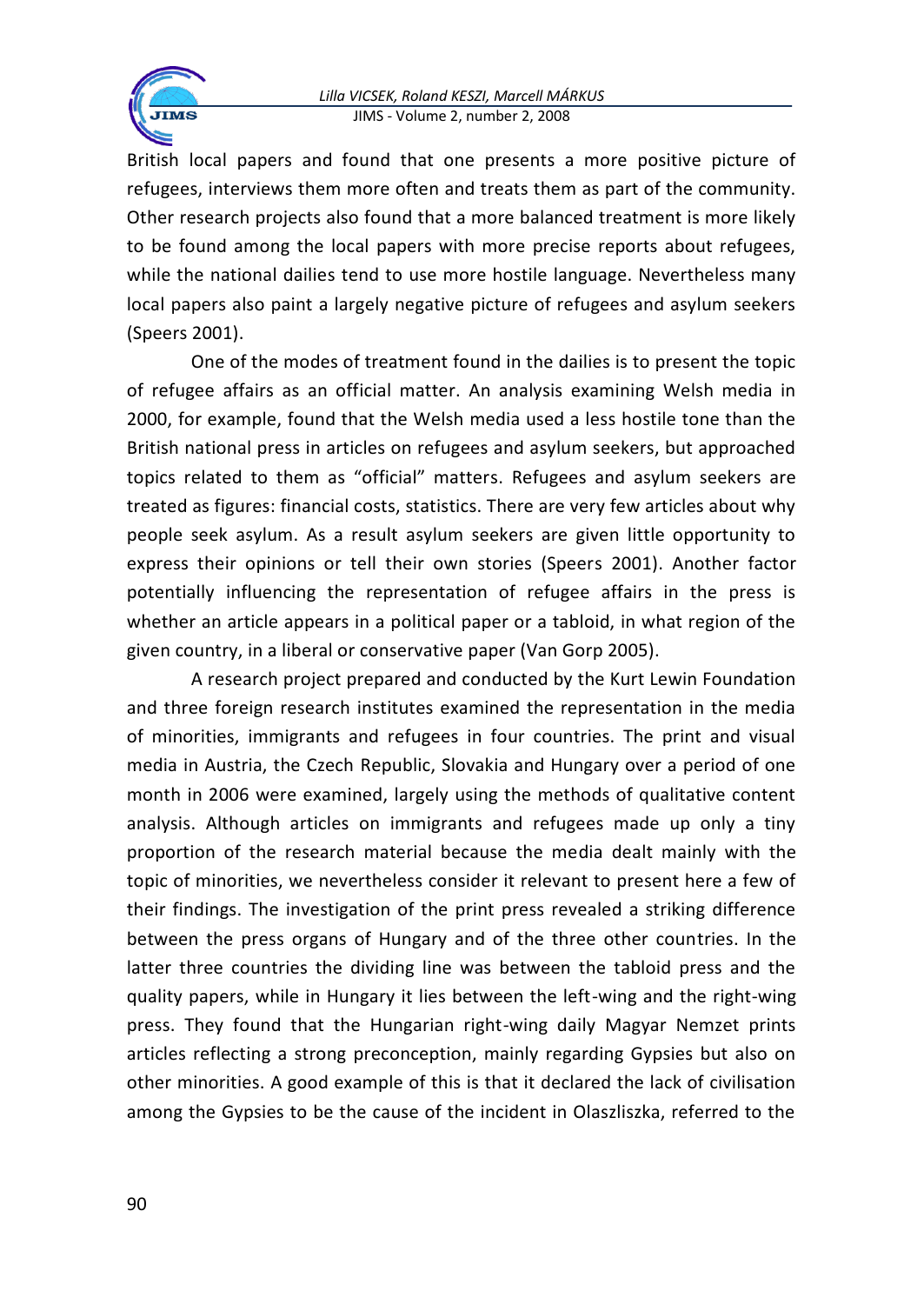

Slovaks by the derogatory term "tót" and to the Germans in Hungary as "sváb", as though to evoke nostalgia for the Hungary of the pre-war years (Ligeti 2007).

Éva Kovács and Borbála Kriza (2004) examined the press representation in three different years – 1945, 1990 and 2000 – using quantitative methods. They analysed the articles on foreigners and minorities appearing in six Hungarian papers (both weeklies and dailies). They found that the papers devoted insignificant attention to the question of refugees, especially in the years 1990 and  $2000^3$ .

## **The research**

 $\ddot{\phantom{a}}$ 

## *Methodology of the research*

We analysed all articles from the print versions of Népszabadság and Magyar Nemzet between January 1, 2005 and December 31, 2006<sup>4</sup>, that met the following three criteria:

- 1. The article included one of the expressions from refugee affairs or migration affairs from the list compiled by  $us^5$ ;
- 2. Its content is connected to the question of refugee affairs $6$ .

<sup>5</sup> The migration affairs expressions were included among the search words because it happened in many cases that the author used a migration affairs expression when, in fact, he/she actually meant a person involved in refugee affairs, for example, calling asylum seekers illegal immigrants. This same inappropriate or imprecise use of expressions also characterises everyday speech. If terms from migration affairs had not been included among the search words, articles concerning the theme of refugee affairs but referring to persons in refugee affairs with migration affairs or other expressions would not have been included in the population studied and so the validity of the research would have been reduced.

<sup>6</sup> Articles with a content that placed them in the focus of the research formed the object of the analysis. Articles not touching on the theme but containing one of the above refugee affairs or migrant affairs expressions as an adjective or phrase, such as "*People practically fled from Pest at the weekend", "The shopping centre is a real refuge",* etc*.* were not included in the population examined*.* Nor did we include articles about persons who fled

<sup>&</sup>lt;sup>3</sup> Although, unlike the Kurt Lewin Foundation they examined the press material of a whole year not just a month, they took samples from the issues published. As a result, the number of articles in the sample dealing specifically with refugees is very small, especially for the years 1990 and 2000.

 $4^4$  The selection was made on the basis of search words – in the online database of Magyar Nemzet, and in the Népszabadság (not online) database that can only be used on the spot. We then selected articles that appeared in the print versions of the two papers.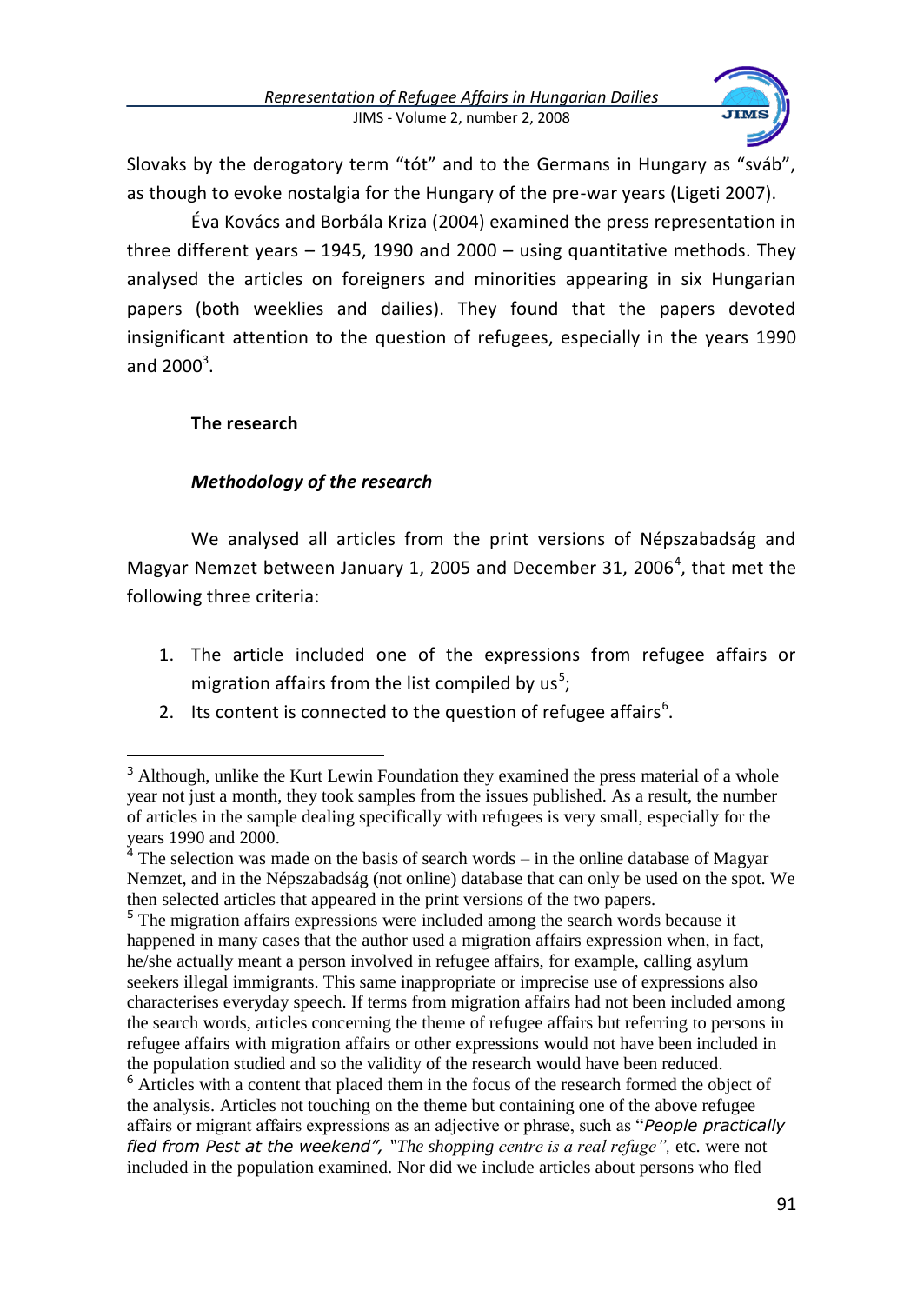

It discusses refugee affairs in more than one sentence.

In Hungary an imprecise use of concepts related to refugee affairs can be observed in common usage. In this article we use the legal meaning of the concepts; in the course of the investigation we defined the main concepts used in the investigation on the basis of the Hungarian legislation (Act No. CXXXIX of 1997 on Asylum, Government Decree No. 172/2001. (IX. 26.), Kalmár 2001)<sup>7</sup>.

Applying the above criteria, we found 149 articles; these formed the object of the analysis. The data were analysed by quantitative content analysis (Krippendorf 1995). The papers analysed are two major national Hungarian dailies. Népszabadság is generally more left wing in its political orientation, while Magyar Nemzet is a right-wing, conservative paper.

## *Results of the Research*

## *Number of articles and their distribution over time*

A total of 149 articles in the two papers touched on the subject of refugee affairs. We estimated that in the period concerned a total of roughly 130,000 articles appeared in the newspapers examined. It can be seen that only a tiny percentage of the articles dealt with the question of refugee affairs. This can be explained in part by the narrow definition of the theme: we included in the analysis only those articles that touched on the theme in more than one sentence and we took the legal concept of refugee affairs as our basis (the number of publications examined would have been greater if we had included among the articles analysed, for example those dealing with persons fleeing from natural catastrophes)<sup>8</sup>. Partly it is also obviously due to the fact that the number of articles which appeared on the topic of refugee affairs is very small in both papers: in 2005 and 2006 only a few articles touched on the theme of

from the given country because of a natural catastrophe (or stayed in the country in camps set up for them).

<sup>&</sup>lt;sup>7</sup> For the process of the refugee affairs procedure, see,

[http://www.bmbah.hu/ugyintezes\\_eljarasrend.php?id=30](http://www.bmbah.hu/ugyintezes_eljarasrend.php?id=30), accessed on March 16. 2007.

 $8$  The choice of a narrow theme – using the legal meaning of refugee affairs – for the present research was determined by the aims of the broader EQUAL project within the frames of which our investigation was carried out.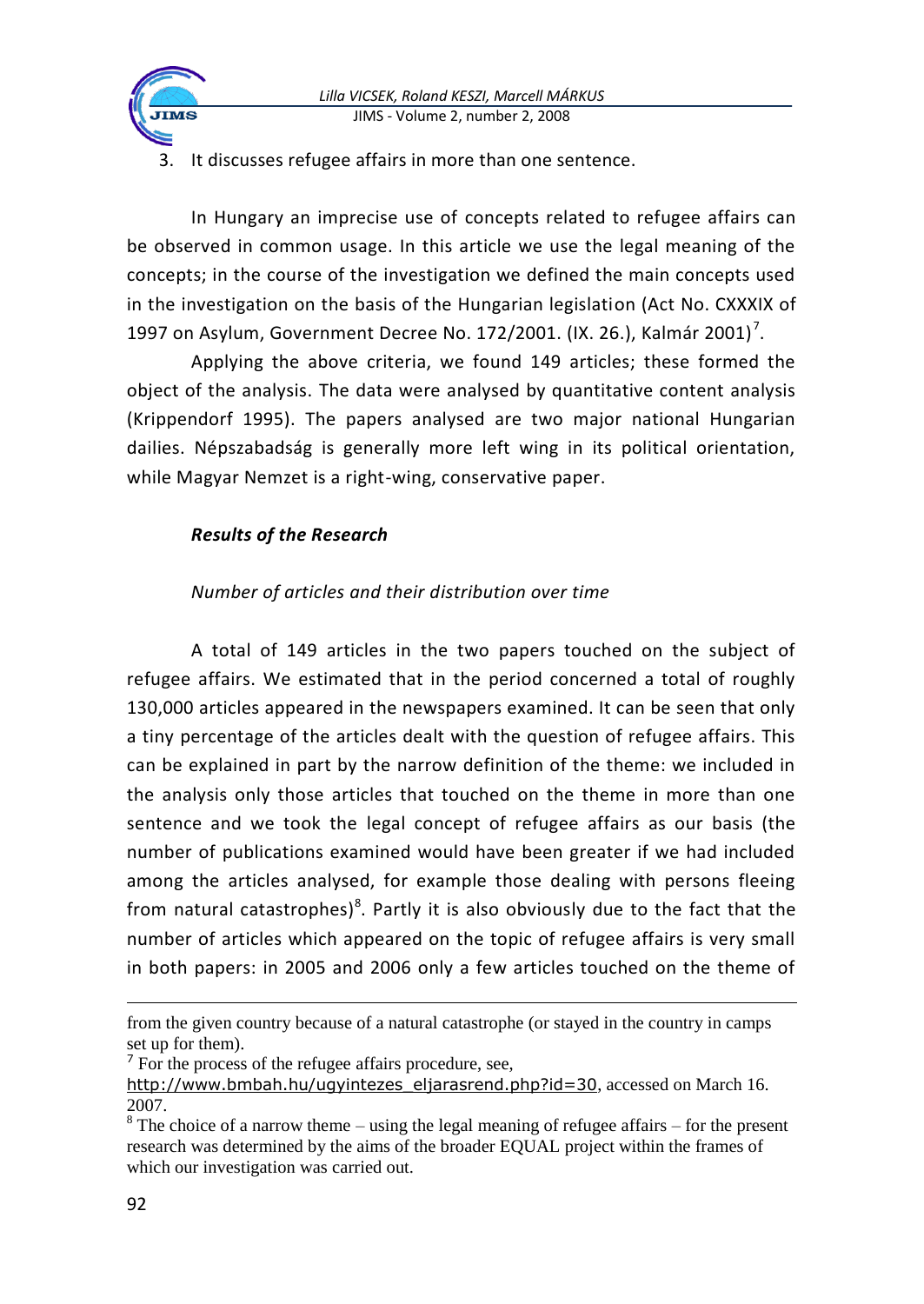

refugee affairs. If we compare the percentage of the articles with the results of other research projects, we find that it is typical not only in Hungary but also in other countries that only a tiny percentage touch on the subject (Tait et al, 2004; Speers, 2001). Of the two daily papers examined, Népszabadság published more articles on the subject than Magyar Nemzet, and more articles appeared in 2005 than in 2006.

| Table 1: Number of articles dealing with refugee affairs in the two dailies in |  |  |  |  |  |  |
|--------------------------------------------------------------------------------|--|--|--|--|--|--|
| 2005 and 2006                                                                  |  |  |  |  |  |  |

|               | <b>Year of publication</b> |          |                    |        | <b>Total</b> |           |  |
|---------------|----------------------------|----------|--------------------|--------|--------------|-----------|--|
|               | 2005<br>Number of<br>%     |          | 2006               |        |              |           |  |
|               |                            |          | <b>Number</b><br>% |        | Number of    | %         |  |
|               | articles                   | $(N=89)$ | of articles        | (N=60) | articles     | $(N=149)$ |  |
| Magyar        | 38                         | 42.7%    | 20                 | 33.3%  | 58           | 38.9%     |  |
| <b>Nemzet</b> |                            |          |                    |        |              |           |  |
| Népszabadság  | 51                         | 57.3%    | 40                 | 66.7%  | 91           | 61.1%     |  |
| <b>Total</b>  | 89                         | 100.0%   | 60                 | 100.0% | 149          | 100.0%    |  |

The distribution of the articles  $-$  shown in the diagram below  $-$  is related to various events covered in the press. In January 2005 a new centre for the reception of foreign minors was opened in Nagykanizsa and the question of stricter immigration laws arose in the run-up to the elections in Great Britain. In July the revolution in Uzbekistan broke out. When Uzbek refugees "filled" the refugee camps in neighbouring Kyrgyzia, they were transported to Romania. Also in July large numbers of Roma from Slovakia sought asylum in the Czech Republic Many articles appeared in October when the struggles around the two Spanish cities in Africa, Melilla és Ceuta, were the most embittered. Asylumseekers "attacked" the high walls around the two cities to submit their applications for asylum in territory under European jurisdiction.

In 2006 two main themes dominated the Hungarian print press in connection with refugee affairs. One was the anniversary of the 1956 revolution; a number of articles appeared in connection with Hungarian refugees at that time. Another major theme was the travel to Sweden by Roma families from Baranya and Tolna Counties. They took economy flights to Malmö in Sweden to submit applications for asylum. Népszabadság discussed the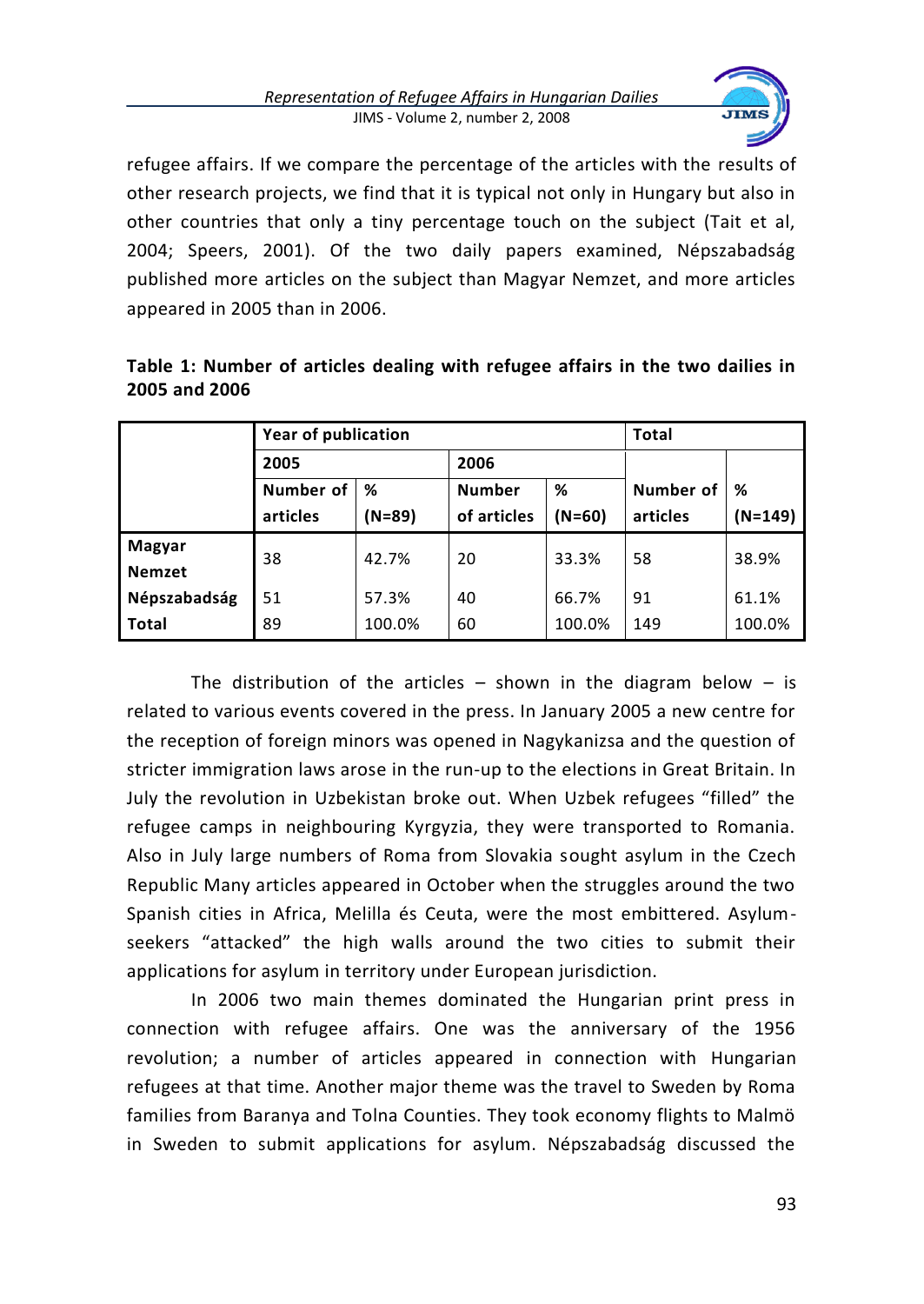

exodus of Roma families to Sweden in far more articles than Magyar Nemzet. In contrast the latter paper carried more articles than Népszabadság in the autumn months on refugee affairs in connection with the 1956 revolution in Hungary.





*General characteristics of the content of the articles*

The second table shows the countries appearing in the articles on refugee affairs in the two papers. It can be seen that in both cases a substantial percentage of the articles write about Hungary and the EU member countries.

Around a quarter of the articles in both papers mention Hungary as country of destination. Hungary also figured in the news as a country of origin; most of the articles in this category dealt with the exodus of Romas to Sweden and with the 1956 refugees. The most frequently mentioned countries of destination are EU member countries other than Hungary (there are 86 such articles in the newspapers).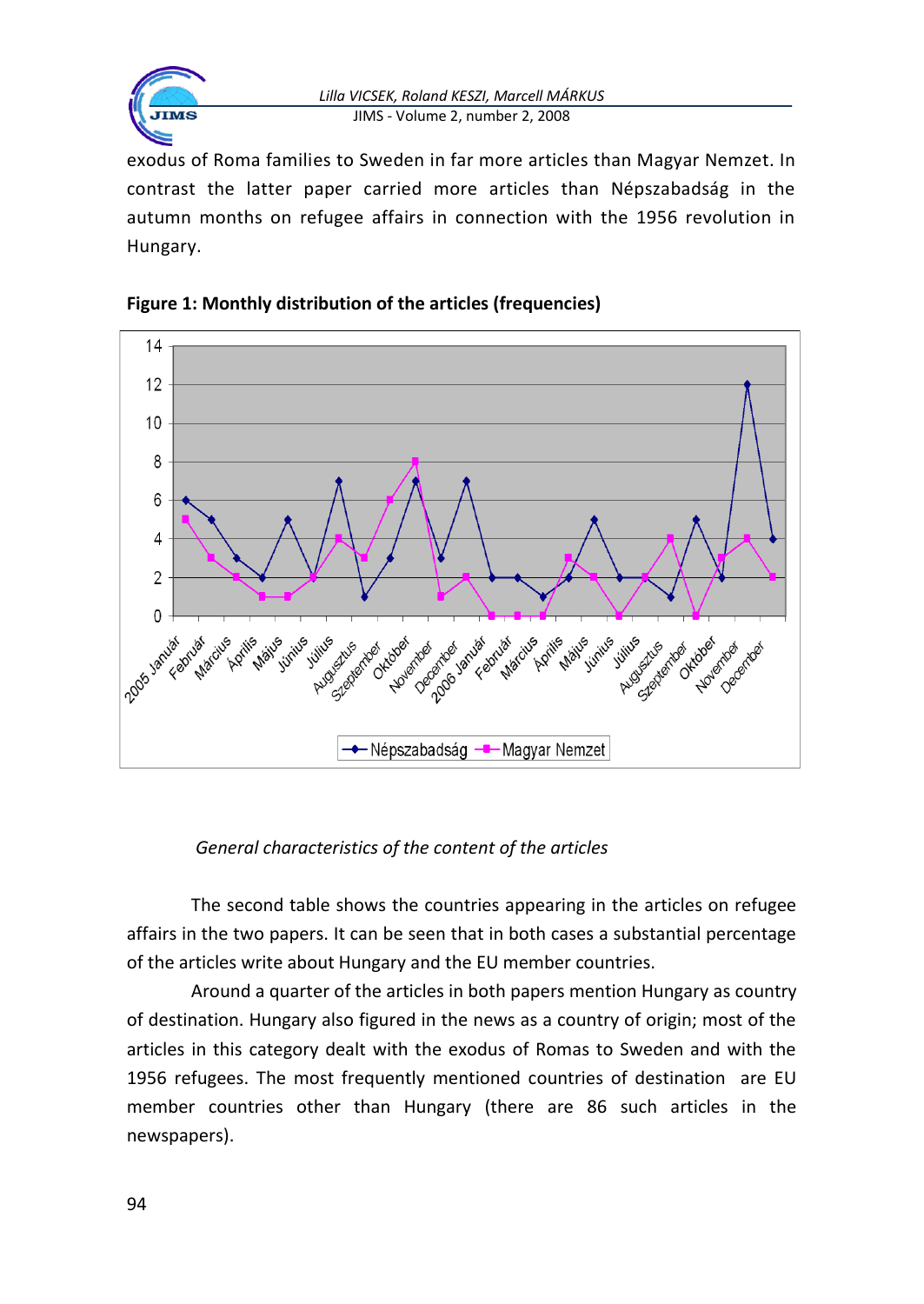

#### **Table 2: Countries discussed in the articles**

|                                                                         |                                  | <b>Newspaper</b>     |          |               |          |  |
|-------------------------------------------------------------------------|----------------------------------|----------------------|----------|---------------|----------|--|
|                                                                         |                                  | <b>Magyar Nemzet</b> |          | Népszabadság  |          |  |
|                                                                         |                                  | <b>Number</b>        |          | <b>Number</b> |          |  |
|                                                                         |                                  | of                   | $% ^{9}$ | of            | %        |  |
|                                                                         |                                  | articles             | $(N=58)$ | articles      | $(N=91)$ |  |
| The article writes (also) in<br>Writes (also) about the EU              | general, not (only) specifically | 3                    | 5.2%     | 6             | 6.6%     |  |
| situation in general, not (only)<br>about the situation in specifically |                                  | 10                   | 17.2%    | 9             | 9.9%     |  |
|                                                                         | country of origin                | 9                    | 15.5%    | 18            | 19.8%    |  |
| Hungary as                                                              | transit country                  | $\mathfrak{p}$       | 3.4%     | 6             | 6.6%     |  |
|                                                                         | destination                      | 13                   | 22.4%    | 22            | 24.2%    |  |
| EU country /                                                            | country of origin                | 1                    | 1.7%     | 1             | 1.1%     |  |
| countries                                                               | transit country                  | $\mathfrak{p}$       | 3.4%     | 4             | 4.4%     |  |
| except<br>Hungary as                                                    | destination                      | 33                   | 56.9%    | 53            | 58.2%    |  |
| Non-EU                                                                  | country of origin                | 0                    | 0.0%     | $\Omega$      | 0.0%     |  |
| developed<br>country as                                                 | transit country                  | 0                    | 0.0%     | 0             | $0.0\%$  |  |
|                                                                         | destination                      | 6                    | 10.3%    | 13            | 14.3%    |  |
| Non-EU                                                                  | country of origin                | 8                    | 13.8%    | 19            | 20.9%    |  |
| developing                                                              | transit country                  | 0                    | 0.0%     | 2             | 2.2%     |  |
| country as                                                              | destination                      | 0                    | 0.0%     | 5             | 5.5%     |  |

We examined the themes that appear in the articles.

 $\ddot{\phantom{a}}$ 

Taking into account all the themes, law and politics appear most frequently in the articles on refugee affairs, followed by crime/deviant behaviour. These are followed by the labour market, and questions of financial situation/aid.

<sup>&</sup>lt;sup>9</sup> Several countries may have appeared in the articles and in more than one way. For this reason, the figures given in the percentage column add up to more than 100%.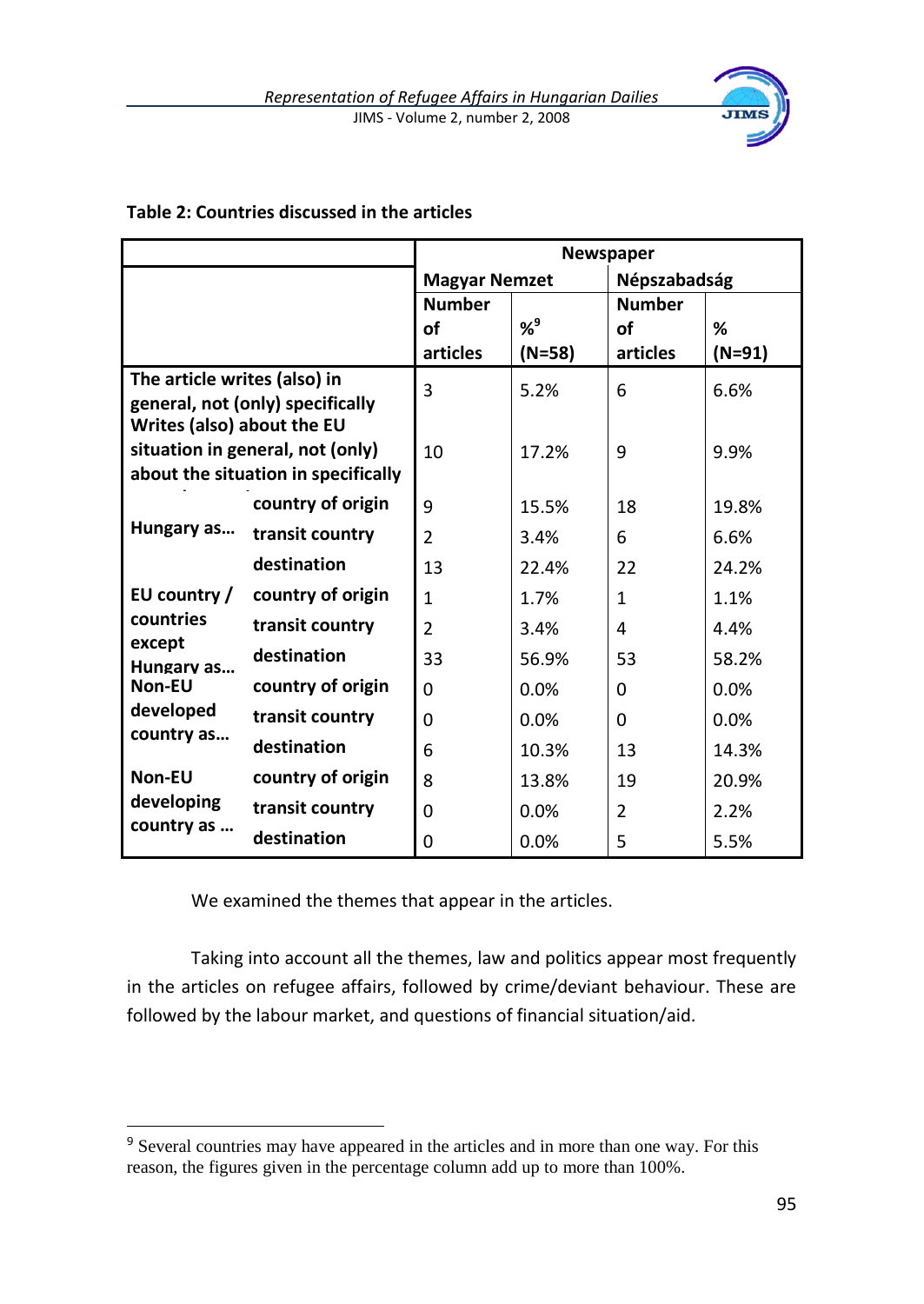Laws, regulations and political positions on refugee affairs occur as a theme in more than half of the articles (in 80), indicating that to a considerable extent journalists regard questions touching on refugees and asylum-seekers to be legal, political, "official" themes. This result is in line with the finding of an earlier research analysing the contents of Welsh newspapers.

That investigation also found that the media treat questions related to refugees and asylum-seekers as "official" affairs (Speers, 2001). These articles discussed the activities of political parties and touched on questions concerning the immigration policy of different countries or the EU (efforts to make changes/amendments, generally with restrictions), and intergovernmental talks on refugee affairs.

There were frequent references to different laws and regulations. Specifically the authors mentioned the Geneva convention (the criteria for obtaining refugee status) and the Dublin agreement (which states that the refugee affairs procedure must be conducted in the EU member state where the asylumseeker first applied for refugee status). The other references to regulations were made in general terms (for example, "under the regulations in force"<sup>10</sup>).

The theme of crime/deviant behaviour occurred with a very high (38%) incidence. A considerable part of the coverage falling in this category was about the asylum-seekers rushing on Melilla and Ceuta, the two Spanish cities in Africa, the soldiers attacking them with rubber bullets and their expulsion in buses. Some reports wrote about local disturbances that broke out either between local residents and immigrants or between two different ethnic groups.

The high incidence of the themes of crime and deviance is in line with the results of British research by Tait et al., where expressions such as "horde", "rabble" clearly referring to deviant behaviour were frequently found in articles on refugee affairs (Tait et al, 2004). A comparison of Magyar Nemzet and Népszabadság shows that the conservative Magyar Nemzet more often touches on the question of deviant behaviour in connection with the theme of refugee affairs.

<sup>&</sup>lt;sup>10</sup> Esélyprogram menekülteknek [Chance programme for refugees], Népszabadság, April 9, 2005. p. 7.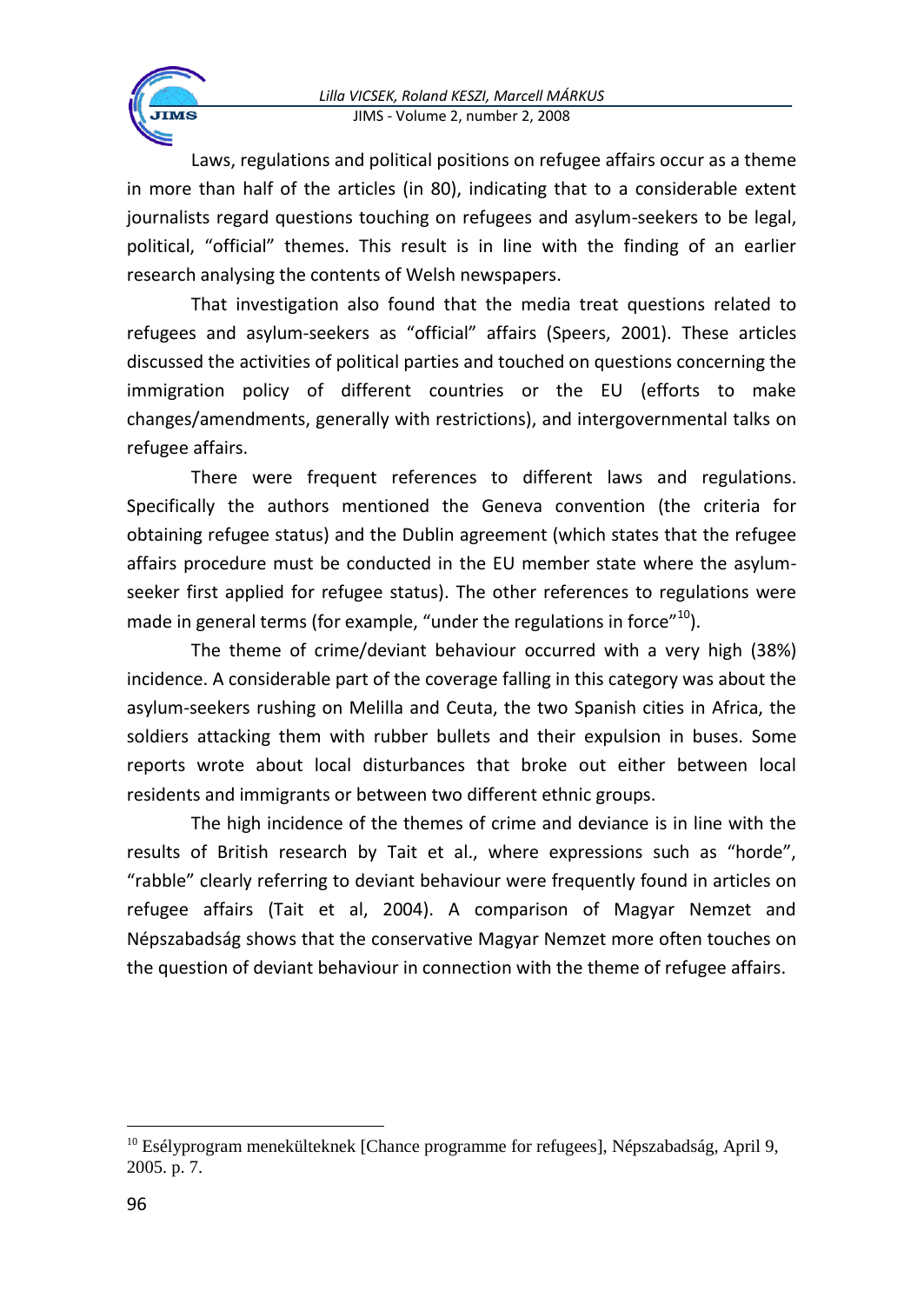

|                                                                   | Newspaper            |               |                  |          | <b>Total</b>   |           |  |
|-------------------------------------------------------------------|----------------------|---------------|------------------|----------|----------------|-----------|--|
|                                                                   | <b>Magyar Nemzet</b> |               | Népszabadság     |          | Number of      | %         |  |
|                                                                   | <b>Number of</b>     | $\frac{1}{2}$ | <b>Number of</b> | %        | articles       | $(N=149)$ |  |
|                                                                   | articles             | $(N=58)$      | articles         | $(N=91)$ |                |           |  |
| Law, politics                                                     | 31                   | 53.4%         | 49               | 53.8%    | 80             | 53.7%     |  |
| Crime, deviant<br>behaviour                                       | 25                   | 43.1%         | 30               | 33.0%    | 55             | 36.9%     |  |
| Labour market<br>situation, economic<br>activity                  | 12                   | 20.7%         | 22               | 24.2%    | 34             | 22.8%     |  |
| Financial situation,<br>support, aid                              | 10                   | 17.2%         | 23               | 25.3%    | 33             | 22.1%     |  |
| Demography,<br>population                                         | 8                    | 13.8%         | 16               | 17.6%    | 24             | 16.1%     |  |
| <b>Situation of receiving</b><br>station, hostel,<br>refugee camp | $\overline{7}$       | 12.1%         | 15               | 16.5%    | 22             | 14.8%     |  |
| Individual case, life<br>history                                  | 4                    | 6.9%          | 16               | 17.6%    | 20             | 13.4%     |  |
| <b>Relations formed with</b><br>host society,<br>integration      | 5                    | 8.6%          | 14               | 15.4%    | 19             | 12.8%     |  |
| Catastrophe, scandal                                              | 6                    | 10.3%         | 4                | 4.4%     | 10             | 6.7%      |  |
| School, education,<br>courses                                     | 3                    | 5.2%          | 11               | 12.1%    | 14             | 9.4%      |  |
| Housing affairs,<br>homeless affairs                              | 5                    | 8.6%          | 4                | 4.4%     | 9              | 6.0%      |  |
| <b>Health status</b>                                              | 3                    | 5.2%          | 6                | 6.6%     | 9              | 6.0%      |  |
| Art, culture, book                                                | 5                    | 8.6%          | $\overline{2}$   | 2.2%     | $\overline{7}$ | 4.7%      |  |

## **Table 3:** *Themes occurring in the articles*

 $11$  Several themes may appear in individual articles. For this reason the percentage figures given in the table add up to more than 100%.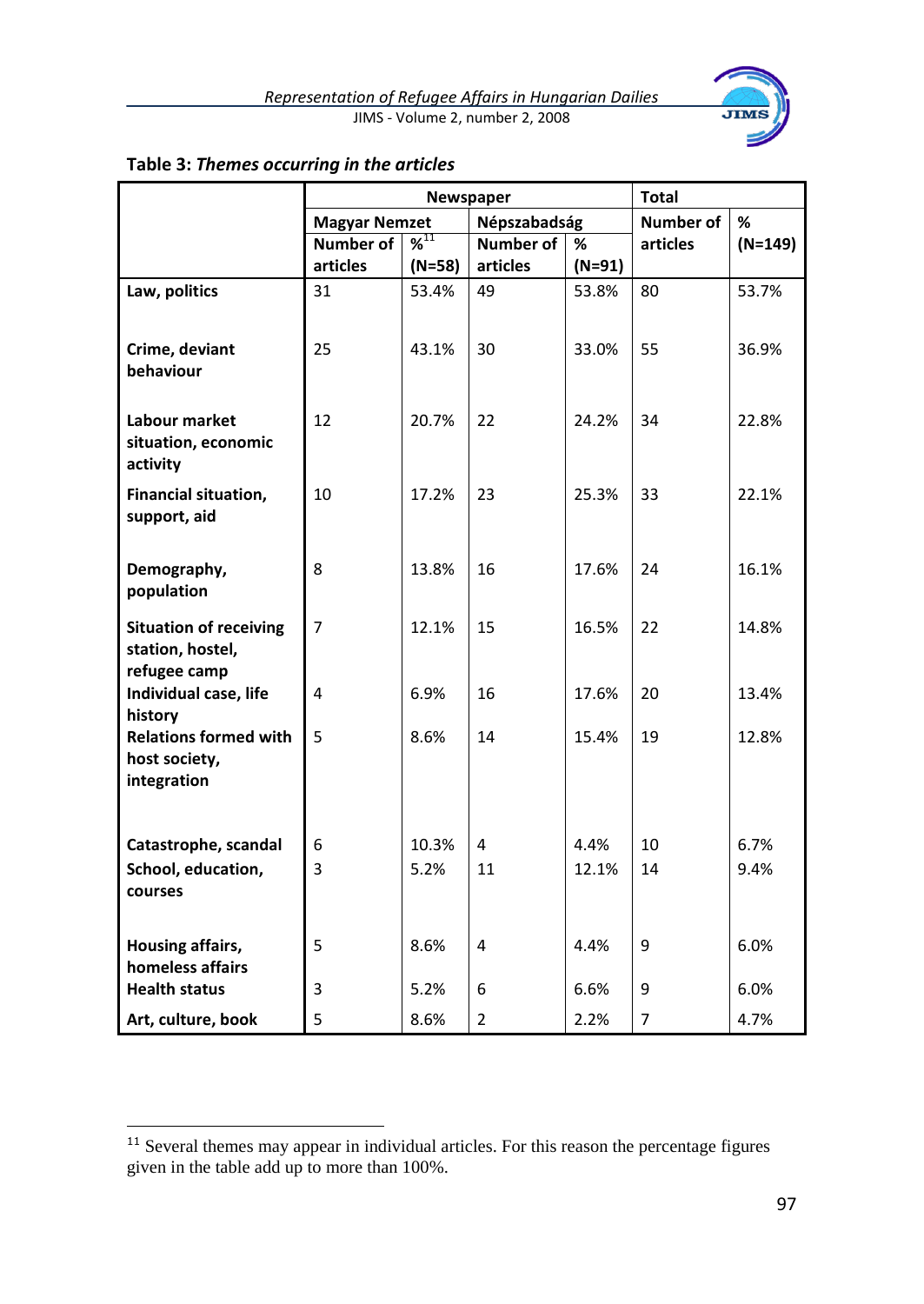The themes of labour market situation and financial situation/aid appear somewhat less frequently, in around one quarter of the articles. These themes are present with much greater emphasis in articles published in 2006 than in 2005 (while barely 8% of the articles wrote about the labour market situation in 2005, in 2006 45% discussed the labour market situation; just over 10% of the articles in 2005 touched on the financial situation compared to 40% in 2006). These themes appeared frequently in the 2006 articles on the Roma families who migrated to Sweden as the writers often mentioned that the family members concerned submitted their applications for asylum status in Sweden because they could not find work in Hungary. Another frequent theme in these articles was that people receiving social aid could live on a higher standard in Sweden than in Hungary.

We were able to classify 85% of the articles analysed into our typology containing different points in time (we were able to determine the time dimension to which the article referred in a higher proportion of articles in Magyar Nemzet than in the case of Népszabadság). The present dimension dominates in the writings in both papers (115 articles deal with the present). Some of the references to the past contain recent data on the number of persons seeking and obtaining asylum in the different EU member states. Also placed in this time dimension are articles on the life history of one or more persons involved in refugee affairs. A considerable proportion of the writings also dealing with the past touched on the question of refugee affairs in connection with the 1956 revolution. The presentation of life histories was more typical of Népszabadság, while discussion of 1956 was found more in Magyar Nemzet. Articles on the future most often deal with changes in the EU's immigration policy or restrictions in the regulations applying to refugee affairs or foreign nationals in the different member countries, or plans for such restrictions.

|                                |                              | <b>Total</b>  |                       |          |                  |           |
|--------------------------------|------------------------------|---------------|-----------------------|----------|------------------|-----------|
|                                | <b>Magyar Nemzet</b>         |               | Népszabadság          |          | <b>Numbe</b>     |           |
|                                | <b>Number of</b><br>articles | $(N=58)^{12}$ | Number of<br>articles | $(N=91)$ | r of<br>articles | $(N=149)$ |
| Can be determined              | 52                           | 89.7%         | 74                    | 81.3%    | 126              | 84.6%     |
| Past (<2005)                   | 18                           | 31.0%         | 28                    | 30.8%    | 46               | 30.9%     |
| <b>Present (2005-</b><br>2006) | 44                           | 75.9%         | 71                    | 78.0%    | 115              | 77.2%     |
| <b>Future (&gt;2006)</b>       | 8                            | 13.8%         | 8                     | 8.8%     | 16               | 10.7%     |

**Table 4:** *The time dimension appearing in articles in the two newspapers*

<sup>&</sup>lt;sup>12</sup> Several time dimensions may appear in individual articles. For this reason the percentage figures given in the table add up to more than 100%.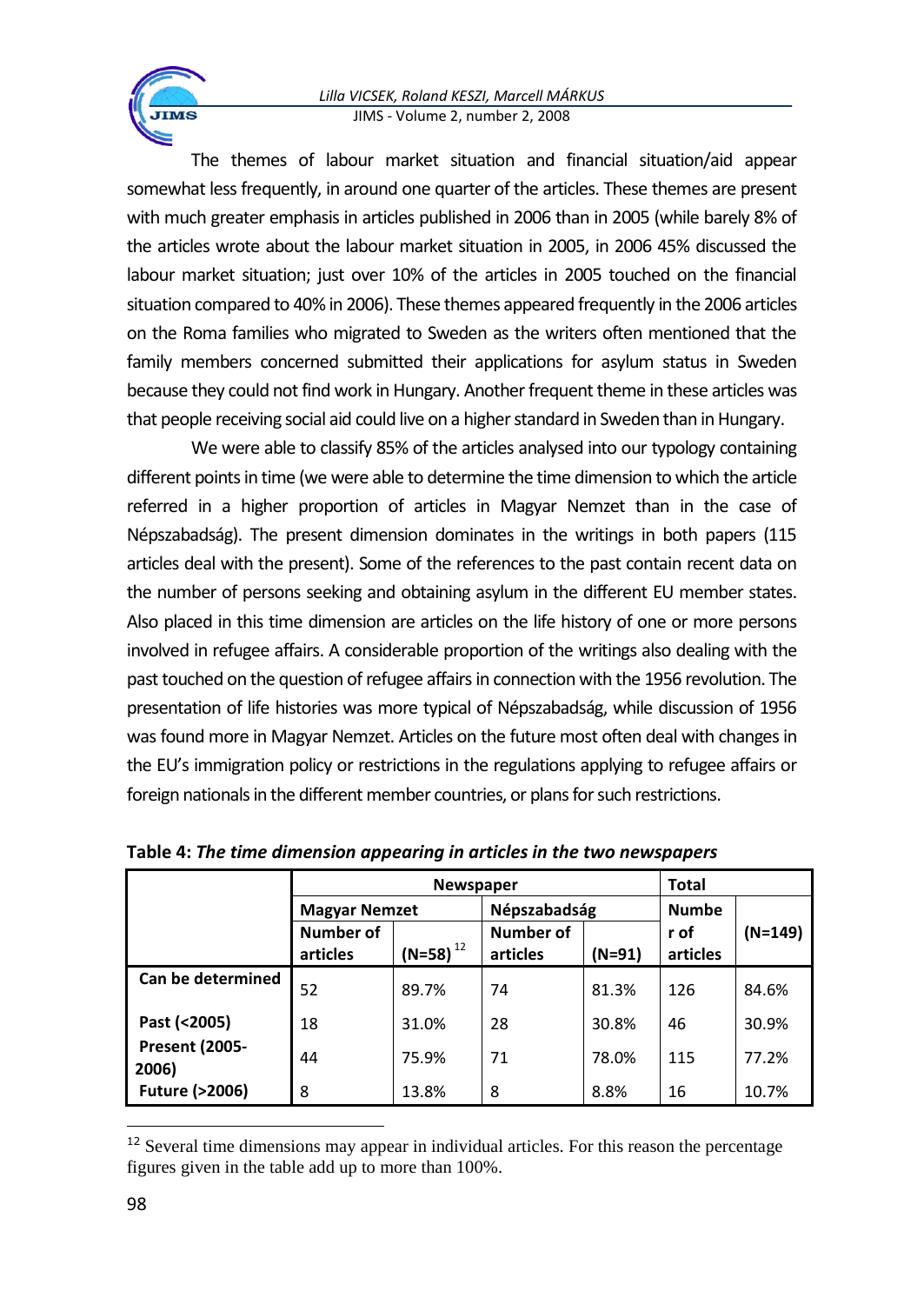

#### *Social attitudes, proposed solutions*

The attitude of government policy towards refugee affairs could be determined in more than two thirds of the articles on refugee affairs. This attitude was hostile in slightly more than half (75 articles) of all the publications (149 articles), while a tolerant government policy appeared in one fifth (29 articles). Within the articles where the government attitude could be determined (104 in all), close to two thirds showed a negative attitude. The attitude of civil society (organisations, local residents, general public opinion) towards refugee affairs figures in only a smaller proportion of the articles. This could be found in slightly more than a quarter (40) of the articles. Close to three quarters of these reported on a negative attitude, while inclusive attitudes figured in close to half<sup>13</sup>. In the case of inclusive attitudes most of the articles were about social organisations, while hostile attitudes were linked to local residents and to societies as a whole. There was no substantial difference between the two newspapers examined as regards the frequency of inclusive and hostile attitudes.

| <b>Attitude</b>                                                                                | Attitude could<br>determined | be        | Inclusive, tolerant |           | Indifferent   |           | Judgmental,<br>hostile |          |
|------------------------------------------------------------------------------------------------|------------------------------|-----------|---------------------|-----------|---------------|-----------|------------------------|----------|
|                                                                                                | <b>Number</b>                | %         | <b>Number</b>       | %         | <b>Number</b> | %         | <b>Number</b>          | %        |
|                                                                                                | οf                           | $(N=149)$ | of                  | $(N=149)$ | οf            | $(N=149)$ | οf                     | $(N=14)$ |
|                                                                                                | articles                     |           | articles            |           | articles      |           | articles               | 9)       |
| Government<br>policy/policies <sup>14</sup>                                                    | 104                          | 69.8%     | 29                  | 19.5%     | 15            | 10.1%     | 75                     | 50.3%    |
| Civil society (civil<br>organisations,<br>local<br>residents,<br>public<br>general<br>opinion) | 40                           | 26.8%     | 18                  | 12.1%     | 1             | 0.7%      | 29                     | 19.5%    |

**Table 5:** *Attitudes appearing in the articles on refugee affairs*

<sup>&</sup>lt;sup>13</sup> Inclusive, tolerant: If the journalists or the persons they interviewed expressed a positive view of government policy or civil society on refugee affairs.

Hostile, prejudiced: If the journalists or the persons they interviewed expressed a hostile view of government policy or civil society on refugee affairs.

<sup>&</sup>lt;sup>14</sup> One article may contain the government and civil society attitudes of several countries.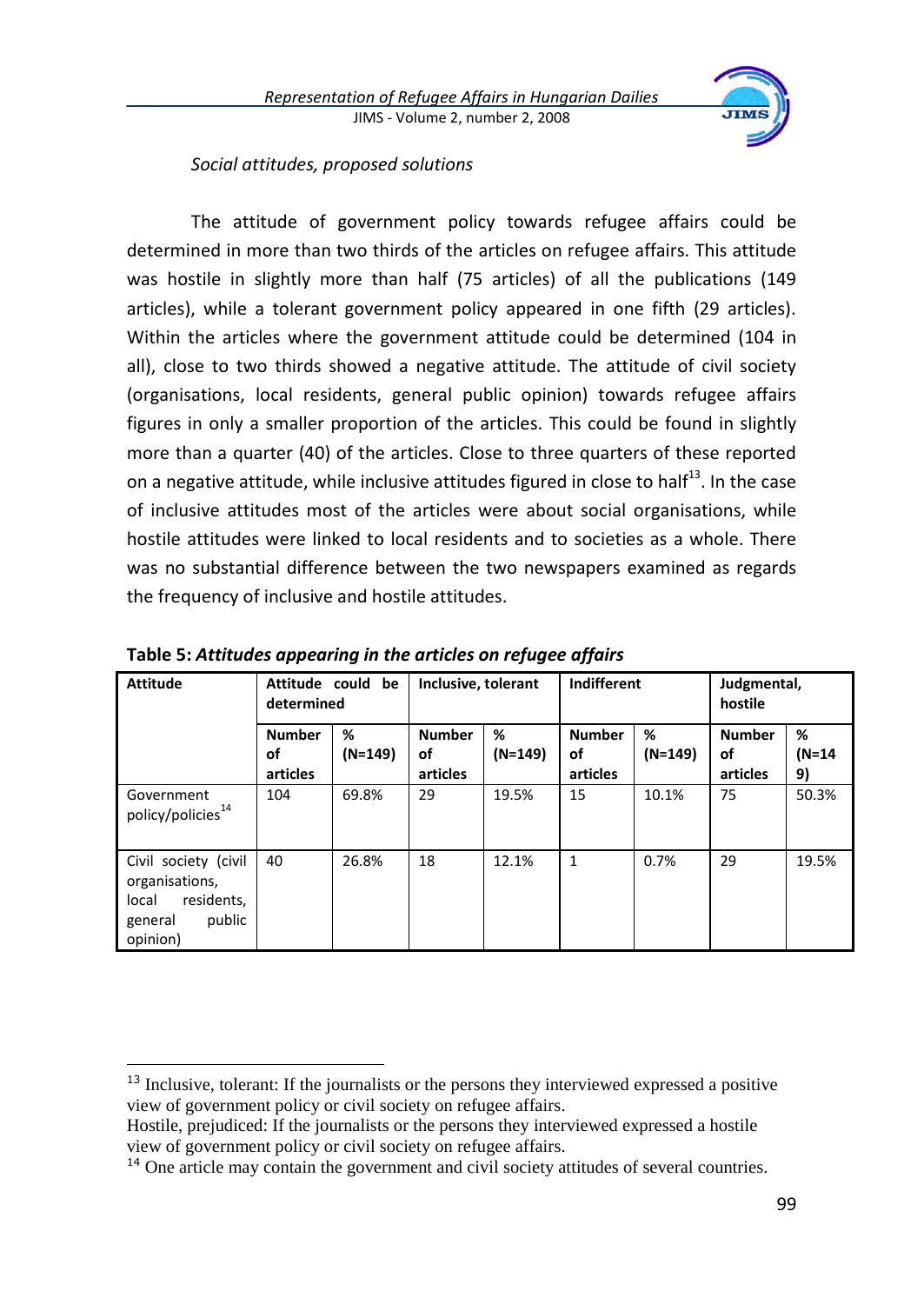We examined the proposals contained in the articles concerning ways of handling the problems related to refugee affairs<sup>15</sup>. The adoption of stricter laws is mentioned in 14% of the articles, while close to one tenth contain proposals for the expulsion of persons involved in refugee affairs. Only one article mentions the possibility of milder legislation. There is no mention in any of the articles of more financial support and only three contain a proposal for a greater role to be taken by the state. Eight articles mention that increasing the number of programmes designed to assist integration could represent a solution for the problems of refugee affairs. The table below shows that in both papers only a few articles offered proposals for the solution of the problems of refugee affairs. In both papers there are more articles proposing expulsion and stricter legislation as a solution than there are proposals for solutions reflecting a positive attitude towards refugees (milder legislation, greater role for the state or support, integration). A higher proportion of solutions representing a positive attitude is found in Népszabadság than in Magyar Nemzet. Solutions representing a negative attitude appear with more emphasis in Magyar Nemzet.

|                                        | <b>Newspaper</b>     |        | Total         |          |               |         |
|----------------------------------------|----------------------|--------|---------------|----------|---------------|---------|
|                                        | <b>Magyar Nemzet</b> |        | Népszabadság  |          | <b>Number</b> | %       |
|                                        | <b>Number</b>        | %      | <b>Number</b> | %        | of articles   | (N=149) |
|                                        | of articles          | (N=58) | of articles   | $(N=91)$ |               |         |
| <b>Mentions a proposed</b>             | 18                   | 31.0%  | 21            | 23.1%    | 39            | 26.2%   |
| <b>Stricter laws, regulations</b>      | 10                   | 17.2%  | 11            | 12.1%    | 21            | 14.1%   |
| <b>Expulsion</b>                       | 7                    | 12.1%  | 7             | 7.7%     | 14            | 9.4%    |
| <b>Milder laws, regulations</b>        | 0                    | 0.0%   | 1             | 1.1%     | 1             | 0.7%    |
| Greater role for the state             | $\Omega$             | 0.0%   | 3             | 3.3%     | 3             | 2.0%    |
| <b>Greater financial support</b>       | $\Omega$             | 0.0%   | $\Omega$      | 0.0%     | $\Omega$      | 0.0%    |
| More programmes helping<br>integration | 3                    | 5.2%   | 5             | 5.5%     | 8             | 5.4%    |

**Table 6:** *Proposed solutions appearing in the papers*

<sup>15</sup> We examined only what proposed solution appeared in the article – not whether the author agrees with the proposal.

 $1<sup>6</sup>$  It is important to take into account when interpreting the table that an article may contain more than one proposed solution.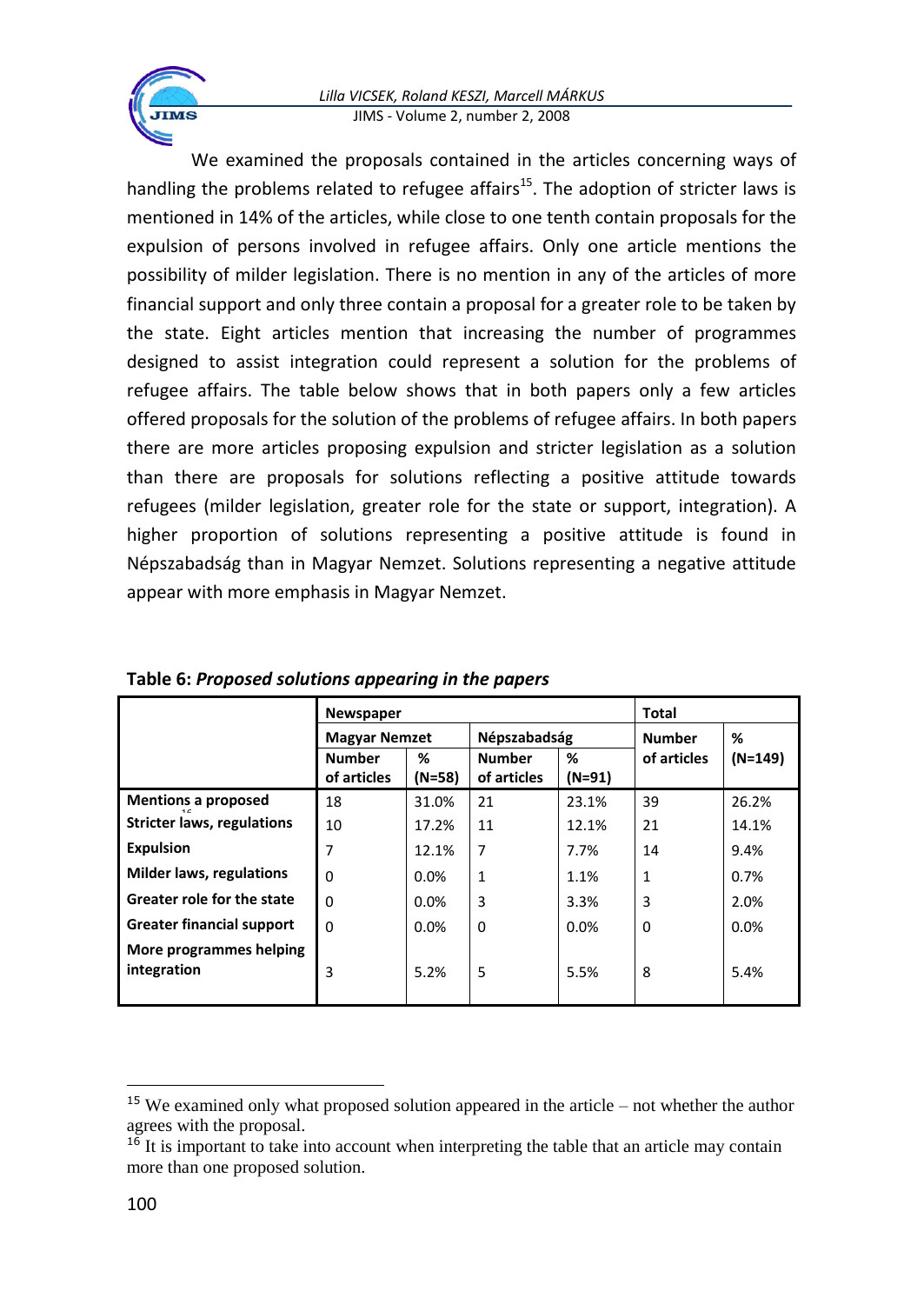

*General characteristics of persons involved in refugee affairs in the articles* The origin of persons involved in refugee affairs<sup>17</sup> is specified in more than half of the articles. The nationality is mentioned more frequently in Népszabadság than in Magyar Nemzet<sup>18</sup>.

The majority of persons in refugee affairs figuring in the articles are of European origin (56 articles deal with persons in refugee affairs originating from Europe). Among European persons in refugee affairs the articles write mainly about Hungarians. These results can be attributed to the fact that the articles appearing in 2006 paid special attention to the exodus of Roma families from Hungary to Sweden. The articles on Hungarian persons in refugee affairs deal mainly with these people, although there are also writings on refugees in 1956, as well as on ethnic Hungarians who are not of Hungarian nationality (who came from Vojvodina, for example, to seek asylum in Hungary)<sup>19</sup>.

|                | <b>Newspaper</b>                                    |          |                                                     | <b>Total</b> |                                        |           |  |
|----------------|-----------------------------------------------------|----------|-----------------------------------------------------|--------------|----------------------------------------|-----------|--|
|                | <b>Magyar Nemzet</b>                                |          | Népszabadság                                        |              | Number of                              | $(N=149)$ |  |
|                | Number of<br>articles<br>mentioning<br>given origin | $(N=58)$ | Number of<br>articles<br>mentioning<br>given origin | $(N=91)$     | articles<br>mentioning<br>given origin |           |  |
| Asia           | 11                                                  | 19.0%    | 29                                                  | 31.9%        | 40                                     | 26.8%     |  |
| <b>Europe</b>  | 20                                                  | 34.5%    | 36                                                  | 39.6%        | 56                                     | 37.6%     |  |
| <b>America</b> | $\overline{2}$                                      | 3.4%     | 3                                                   | 3.3%         | 5                                      | 3.4%      |  |
| Africa         | 20                                                  | 34.5%    | 27                                                  | 29.7%        | 47                                     | 31.5%     |  |

| Table 7: Origin of persons involved in refugee affairs $^{20}$ |  |  |
|----------------------------------------------------------------|--|--|
|----------------------------------------------------------------|--|--|

 $\overline{a}$  $17$  We refer here to people in the following categories as persons involved in refugee affairs: asylum-seeker, refugee, unaccompanied minor, person received in another country,

<sup>&</sup>quot;menedékes" (a legal category in refugee affairs in Hungary only. It is related to a temporary protected status).

<sup>&</sup>lt;sup>18</sup> This proportion is close to 67% of the articles in Népszabadság and close to 45% of those in Magyar Nemzet. For the articles taken together: 57.0%.

<sup>&</sup>lt;sup>19</sup> Because in many articles it was not clear whether they were writing about a person's nationality or ethnicity, we made no distinction between these code categories. In the special case where both a person's nationality and ethnicity were clearly specified in an article and the two were not identical, we classified the article under both headings (for example, an article on Hungarians from Transylvania was classified in both the Hungarian and Romanian categories).

<sup>&</sup>lt;sup>20</sup> It is important to take into account when interpreting the two tables on origin firstly that more than one ethnicity/nationality may be mentioned in an article and secondly that there were articles where only the continent was given as place of origin.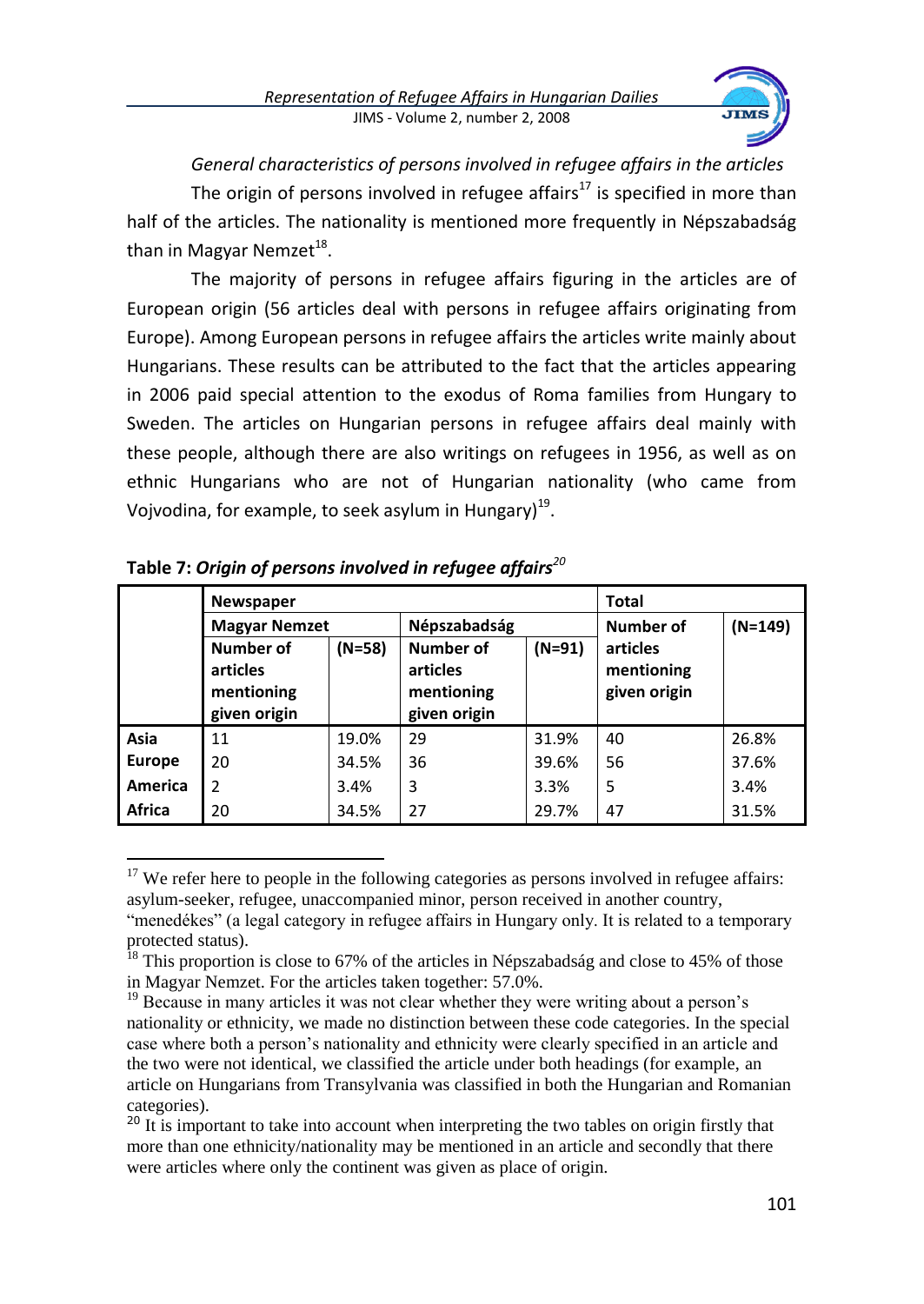

| Table 8: Origin (nationality, ethnicity) of European persons involved in refugee |  |
|----------------------------------------------------------------------------------|--|
| affairs                                                                          |  |

|                      | Newspaper                                           |          | <b>Total</b>                                        |          |                                        |           |
|----------------------|-----------------------------------------------------|----------|-----------------------------------------------------|----------|----------------------------------------|-----------|
|                      | <b>Magyar Nemzet</b>                                |          | Népszabadság                                        |          | Number of                              |           |
|                      | Number of<br>articles<br>mentioning<br>given origin | $(N=58)$ | Number of<br>articles<br>mentioning<br>given origin | $(N=91)$ | articles<br>mentioning<br>given origin | $(N=149)$ |
| <b>Slovak</b>        | 4                                                   | 6.9%     | $\mathbf{1}$                                        | 1.1%     | 5                                      | 3.4%      |
| Hungarian            | 14                                                  | 24.1%    | 21                                                  | 23.1%    | 35                                     | 23.5%     |
| Romanian             | 6                                                   | 10.3%    | 4                                                   | 4.4%     | 10                                     | 6.7%      |
| Serb                 | 4                                                   | 6.9%     | 7                                                   | 7.7%     | 11                                     | 7.4%      |
| Serb-<br>Montenegrin | 0                                                   | $0.0\%$  | $\overline{2}$                                      | 2.2%     | $\overline{\phantom{a}}$               | 1.3%      |
| <b>Ukrainian</b>     | 0                                                   | $0.0\%$  | 4                                                   | 4.4%     | 4                                      | 2.7%      |
| Other<br>European    | 2                                                   | 3.4%     | 11                                                  | 12.1%    | 13                                     | 8.7%      |

Often the articles make no mention of the personal characteristics other than origin of refugees and asylum-seekers. Among the characteristics we examined the authors most frequently wrote about the status the asylum-seekers obtained: this appeared in four-tenths of the articles. Where the articles report on the status obtained by persons involved in refugee affairs, in the majority of cases they write about refusal and expulsion (37 articles).

Among the personal characteristics, the reason for flight is mentioned in fewer than one fifth of the articles. According to the newspaper articles in most cases people become persecuted in their own country because of their political convictions (14 articles), but armed conflicts and civil wars<sup>21</sup> also frequently appear as reasons for flight (12 articles). The gender and age of persons involved in refugee affairs are generally mentioned in around a quarter of the articles. Men figure in slightly more articles (30) than women (27). Adults figure in more articles (33) than children or minor refugees and asylum-seekers (21). If it is possible at all to determine the financial situation of persons involved in refugee affairs from the articles, it can be classified in the "rather bad" category (this is mentioned in 17 articles). Only eight articles refer to the educational qualifications of persons in refugee affairs and in these cases more emphasis is placed on the low level of schooling.

 $21$  Armed conflict does not figure in the Geneva Convention (as a basis for granting refugee status), we include it among the causes listed because of the definition of "menedékes".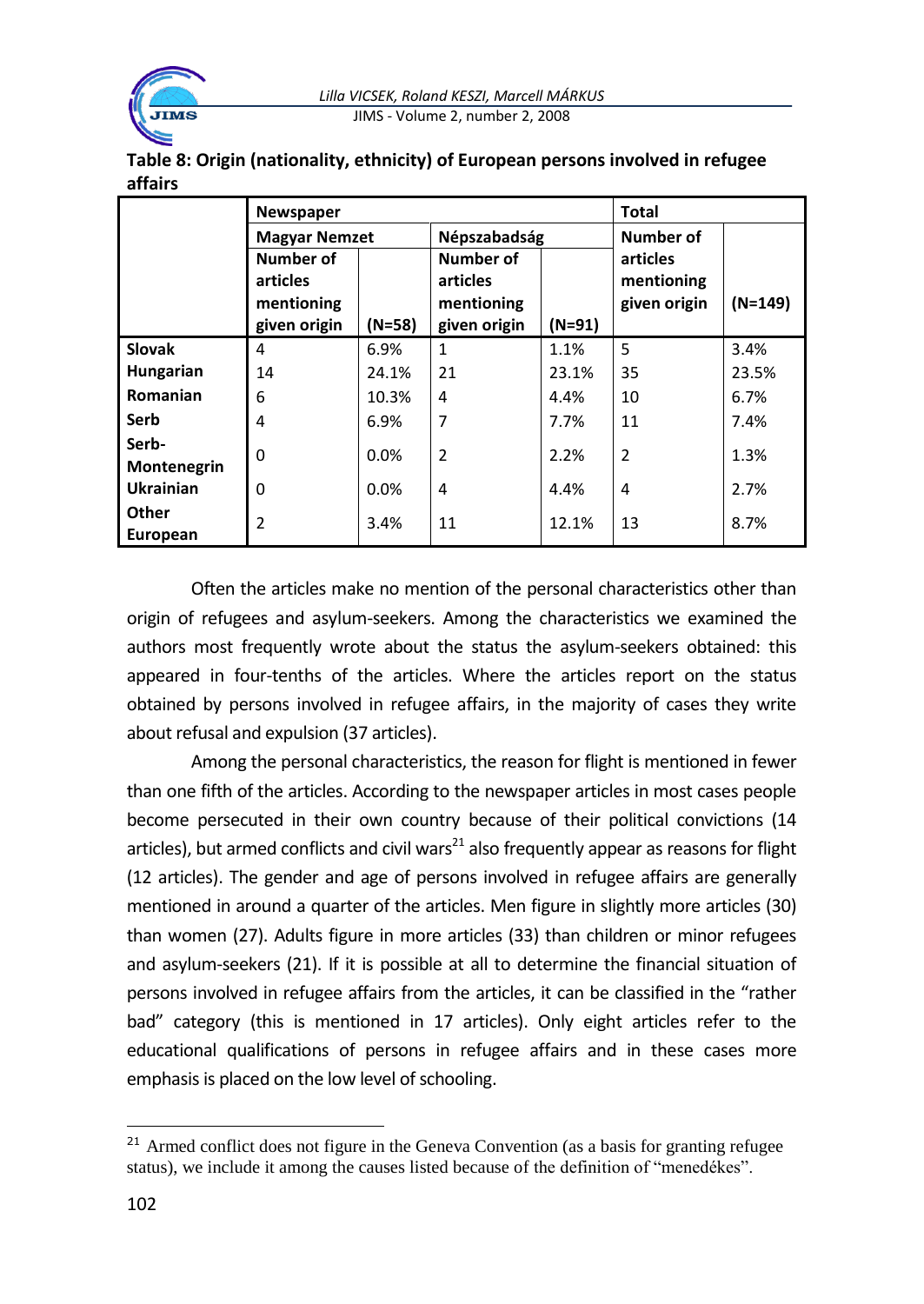*Representation of Refugee Affairs in Hungarian Dailies* JIMS - Volume 2, number 2, 2008



The statuses obtained by persons involved in refugee affairs can be terminated in various ways: by renunciation, withdrawal or expiry. One of the articles reported on voluntary return to the home country and two mentioned expired status/permit.

|                            |                                  | <b>Number of</b> |             |
|----------------------------|----------------------------------|------------------|-------------|
|                            |                                  | articles         | $%$ (N=149) |
|                            | <b>Mentioned</b>                 | 38               | 25.5%       |
| gender                     | men                              | 30               | 20.1%       |
|                            | women                            | 27               | 18.1%       |
|                            | <b>Mentioned</b>                 | 35               | 23.5%       |
| age                        | children, minors                 | 21               | 14.1%       |
|                            | adults                           | 33               | 22.1%       |
|                            | <b>Mentioned</b>                 | 8                | 5.4%        |
|                            | maximum primary                  | 6                | 4.0%        |
| educational qualifications | secondary                        | $\overline{2}$   | 1.3%        |
|                            | tertiary                         | 3                | 2.0%        |
|                            | <b>Mentioned</b>                 | 20               | 13.4%       |
| financial situation        | bad                              | 17               | 11.4%       |
|                            | good                             | $\overline{7}$   | 4.7%        |
|                            | <b>Mentioned</b>                 | 29               | 19.5%       |
|                            | racial                           | $\overline{4}$   | 2.7%        |
| Reason(s) for leaving      | religious                        | $\mathbf{1}$     | 0.7%        |
| home?                      | ethnic identity                  | $\mathbf{1}$     | 0.7%        |
|                            | political conviction             | 14               | 9.4%        |
|                            | armed conflict, civil<br>war     | 12               | 8.1%        |
|                            | mentioned                        | 54               | 36.2%       |
| <b>Status obtained by</b>  | received status                  | 5                | 3.4%        |
| persons applying for       | refugee status                   | 11               | 7.4%        |
| asylum                     | in process                       | 13               | 8.7%        |
|                            | rejected and/or<br>expelled      | 37               | 24.8%       |
|                            | mentioned                        | 3                | 2.0%        |
| How was refugee status     | at times by                      |                  |             |
| terminated?                | renunciation                     | $\mathbf{1}$     | 0.7%        |
|                            | at times by<br>withdrawal/expiry | $\overline{2}$   | 1.3%        |

**Table 9:** *General characteristics of persons involved in refugee affairs*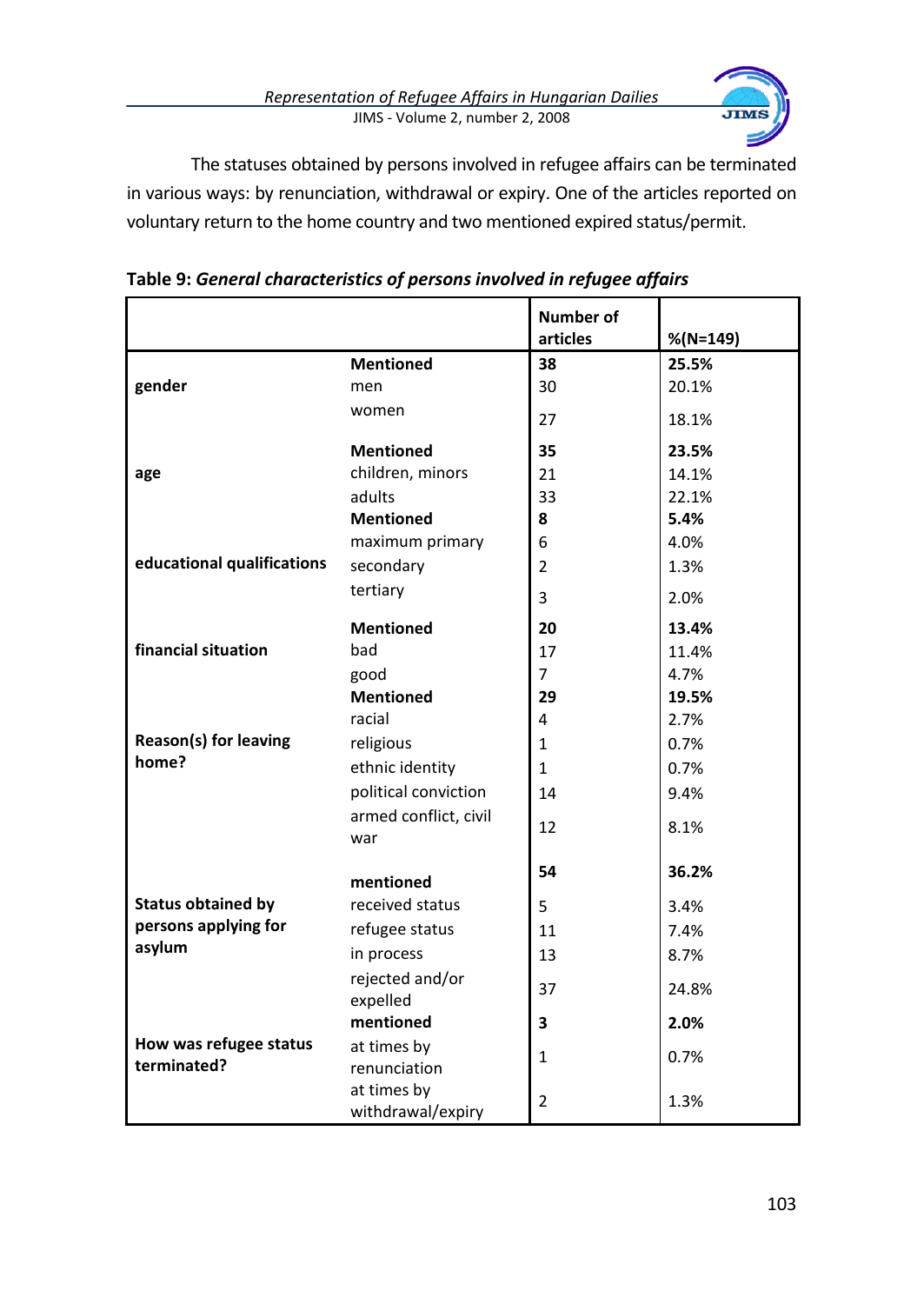One of the points considered in our analysis was whether the articles give voice to the person involved in refugee affairs. As we showed in the overview of the literature, it rarely happens that the persons directly involved are allowed to speak for themselves (Speers, 2001). In our material we found that while in 2005 the articles contained only very few personal reports by persons involved in refugee affairs (in 3.5% of the articles), in 2006 the situation improved: they were given a voice in 15% of the articles. The difference between the two years can be attributed to the fact that in 2005 there was more emphasis on events outside Hungary in which foreigners involved in refugee affairs were mentioned. In contrast, in 2006 many articles dealt with Roma asylum-seekers, among others travelling from Hungary to Sweden, and in many cases the persons directly involved expressed their views in the articles about them – mainly in Népszabadság.

#### **Discussion**

The theme of law and politics arose most frequently in the articles on refugee affairs in the two papers in 2005 and 2006. The high proportion of references to regulations and political positions conveys the picture that refugee affairs are a state and intergovernmental issue, an "official", legal and political question rather than a humanitarian one. If the emphasis had been placed on humanitarian considerations, the articles could have written, among others, about the reasons why the persons involved in refugee affairs left their country. However, this form of presentation occurred only rarely in the papers. The high representation of the theme of politics and law is only partly explained by the profile of the papers examined. Our finding that refugee affairs typically appear in the papers examined as an official, political question is in line with the results of press image analyses carried out in several other countries.

Another important characteristic of the articles is that negative news predominate. Most of the articles concerned in both newspapers write about problems and conflicts in connection with refugee affairs. The question of refugee affairs is often linked to a negative topic: it is presented in connection with crime/deviant behaviour. Few articles write about positive developments. As we have shown, foreign research projects examining the media image of minorities, refugees and asylum-seekers also found that these groups are often presented in a negative light.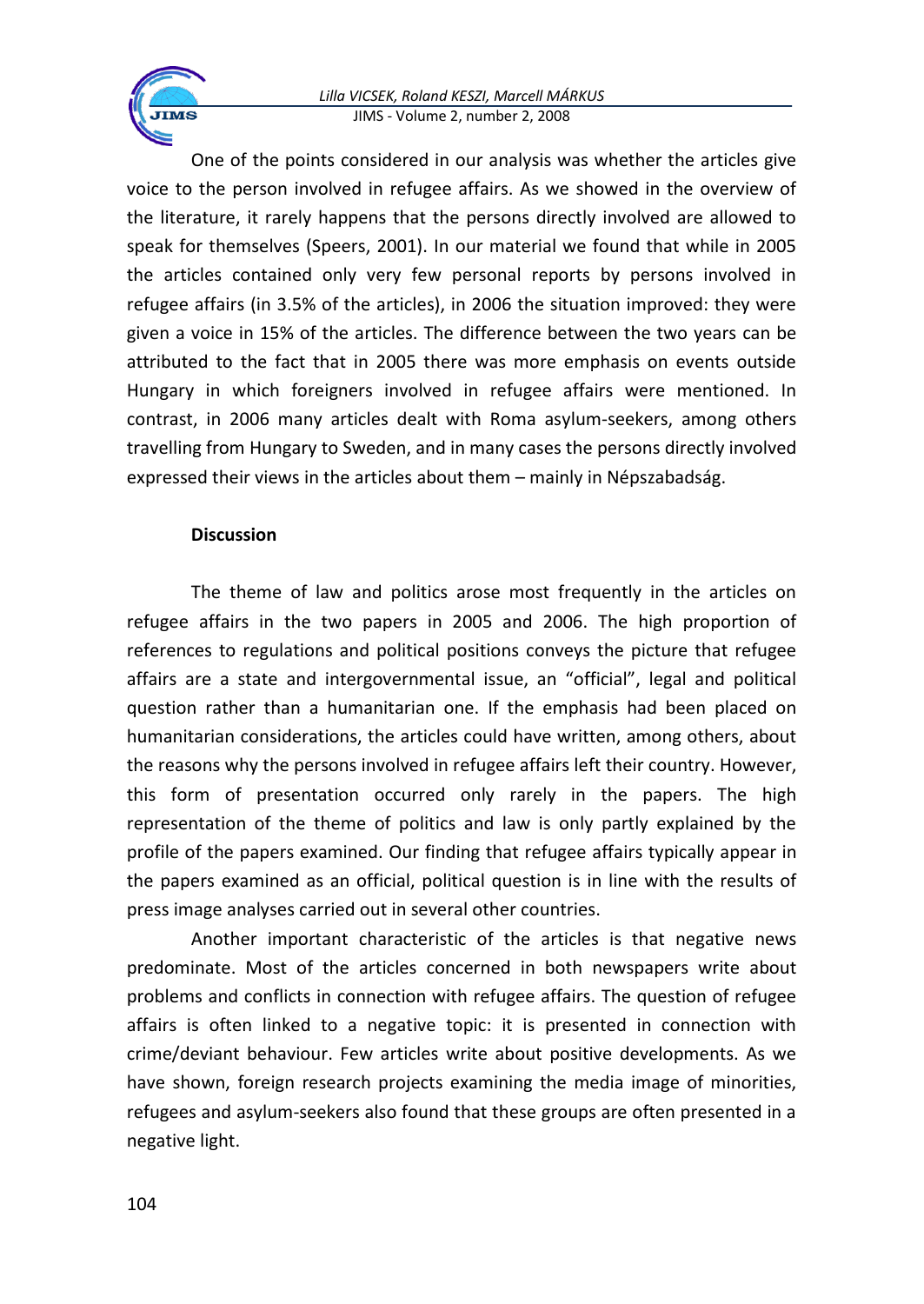

What can be the relevance of the fact that the media shows a negative picture of refugee affairs? Nowadays approaches assuming a minimal influence of the media are popular (Bajomi-Lázár 2006, Katz-Blumer-Gurevitch 1974, Petts et al 2001). It seems to us that some of these greatly underestimate the significance of the media influence and attribute too much power to the recipients in the process of interpreting media information. Although we accept the position that the interpretation of media information is an active process, for us this does not necessarily mean that the media have no influence or that their influence is only negligible. It is a fact that in certain cases this influence can be enormous. The media are capable of setting off mass hysteria or even ethnic conflict, as happened in Los Angeles in the early 1990s.

Several arguments can be put forward in support of the relevance of the media image with respect to the topic of refugee affairs. In the case of refugee affairs the media can be a more important source of information for many people than personal contacts, especially if there are relatively few persons involved in refugee affairs in the given country (Hartmann and Husband 1974 – cited in Finney - Peach 2004). The media also play an exceptional role as an information source in connection with refugee affairs because people receive negative information about members of minorities differently from news not about minorities (Csepeli et al, 1993). The importance of the media's role is also confirmed by the research which found that there is a connection between reports and attacks on refugees and asylum seekers. The investigation found that there was an increase in the number of such attacks when articles appeared in the press reporting on harassments but not condemning them (Esser and Brosius, 1996 – cited in Tait et al, 2004). The media play an especially big role in arousing 'moral panic' in such issues as crime or asylum (Coe et al, 2004). According to Cohen, one of the objects of moral panic today are refugees and asylum seekers. He explains this by the fact that reports on them speak about hostility and rejection; or they treat refugee affairs as a political issue: the successive British governments not only take the lead in the general hatred – thereby legitimising hostility – but they also speak about it in the sensation-seeking style of the tabloid papers (Cohen 2002 – cited in Finney - Peach 2004). A number of other authors also reached the conclusion that the media have a substantial impact in racial and ethnic issues (Miller – Philo 1999, Van Dijk 1991).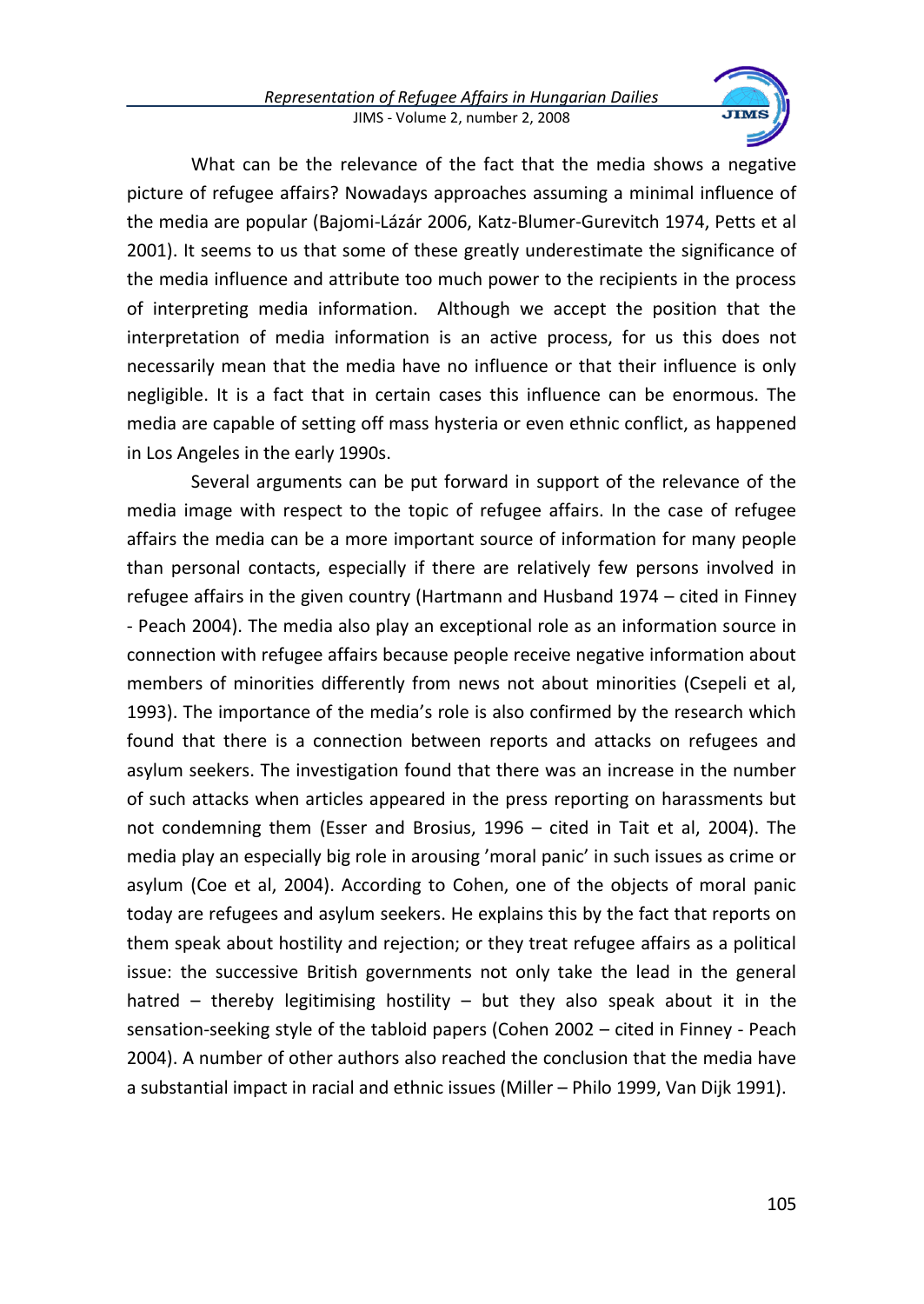

#### **BIBLIOGRAPHY**

Bajomi-Lázár, P. (2006). *Média és társadalom*. Budapest, Antenna Könyvek.

Coe, J. & Fricke H. J. & Kingham, T. (2004). *Asylum attitudes: A report for the CRE on public attitude campaigning.* London, Information Centre about Asylum and Refuggees in the UK (ICAR). Retrieved 16. 10. 2006. from: [http://www.cre.gov.uk/downloads/asylum\\_attitudes\\_report.pdf.](http://www.cre.gov.uk/downloads/asylum_attitudes_report.pdf)

Cohen, S. (2002). *Folk Devils and Moral Panics.* London: Routledge.

- Colombo, M. (2004). Theoretical Perspectives in Media-Communication Research: From Linear to Discursive Models. *Forum Qualitative Sozialforschung / Forum: Qualitative Social Research*, *5*(2), article No. 26. Retrieved 15.4.2006 from: [http://www.qualitativeresearch.net/fqs-texte/2-04/2-04colombo-e.htm.](http://www.qualitativeresearch.net/fqs-texte/2-04/2-04colombo-e.htm)
- Czene, G. (2002). *Növekszik az idegen ellenesség*. Szoc.háló, Retrieved 3.8.2006 from: [http://www.szochalo.hu/archivumbol/aktualis/hircentrum/article/100067/1563/categor](http://www.szochalo.hu/archivumbol/aktualis/hircentrum/article/100067/1563/category/118/starttime/1009839600/endtime/31535999/) [y/118/starttime/1009839600/endtime/31535999/.](http://www.szochalo.hu/archivumbol/aktualis/hircentrum/article/100067/1563/category/118/starttime/1009839600/endtime/31535999/)
- Csepeli, Gy. (1993). Kisebbségek képe a többségi kommunikációban. In: Csurdi Sándor (szerk.) *Kisebbségkép a tömegtájékoztatásban*. Regio, Budapest.
- Csigó, P. (2004). Törzs-közönségek identifikáció és performatív média-hatás a kereskedelmi média korában. Budapest, kézirat.
- Enyedi, Zs., Fábián Z., & Sík Endre (2004). Nőttek-e az előítéletek Magyarországon? In: Kolosi Tamás & Tóth István György & Vukovich György (szerk.) *Társadalmi Riport 2004*. Tárki, Budapest.
- Esser, F. and Brosius, H.B. (1996). Television as arsonist? The spread of right-wing violence in Germany. *European Journal of Communication*, 11/ 2, 235 – 260.
- Fairclough, N. (1995). *Media Discourse.* London: Edward Arnold.
- Finney, N. & Peach, E. (2004). *Attitudes towards asylum seekers, refugees and other immigrants.* London, Information Centre about Asylum and Refuggees in the UK. Retrieved 3.8.2006 from[: http://www.cre.gov.uk/downloads/asylum\\_icar\\_report.pdf](http://www.cre.gov.uk/downloads/asylum_icar_report.pdf)
- Finney, N. & Robinson, V. (2007). Local press re-presentation and contestation of national discourses on asylum seeker dispersal, Retrieved 12.6.2006 from: <http://www.ccsr.ac.uk/publications/working/2007-01.pdf>
- Gerbner G., Gross L. M., & Signorielli, N. (1986). Living with television: The dynamics of the cultivation process. In J. Bryant & D. Zillmann (eds.), *Perspectives on media effects.* Hillsdale, NJ: Erlbaum, 17-40.o.
- Hall, Stuart (1980). 'Encoding/decoding'. In Centre for Contemporary Cultural Studies (eds.): *Culture, Media, Language: Working Papers in Cultural Studies, 1972-79.* London: Hutchinson, 128-138.

Hartmann, P. & Husband, Ch. (1974). *Racism and the Mass Media*. London, Davis-Poynter.

- Hargreaves, A. G. (1995) Immigration, 'race' and ethnicity in contemporary France, London: Routledge.
- Jhally, S. & Lewis, J. (1992). Enlightened racism: the Cosby show, audiences, and the myth of the American dream. Boulder, Westview Press.
- Kalmár, E. (2001). Menekültek a magyar munkaerőpiacon*. Munkaügyi Szemle* 2001/7-8.